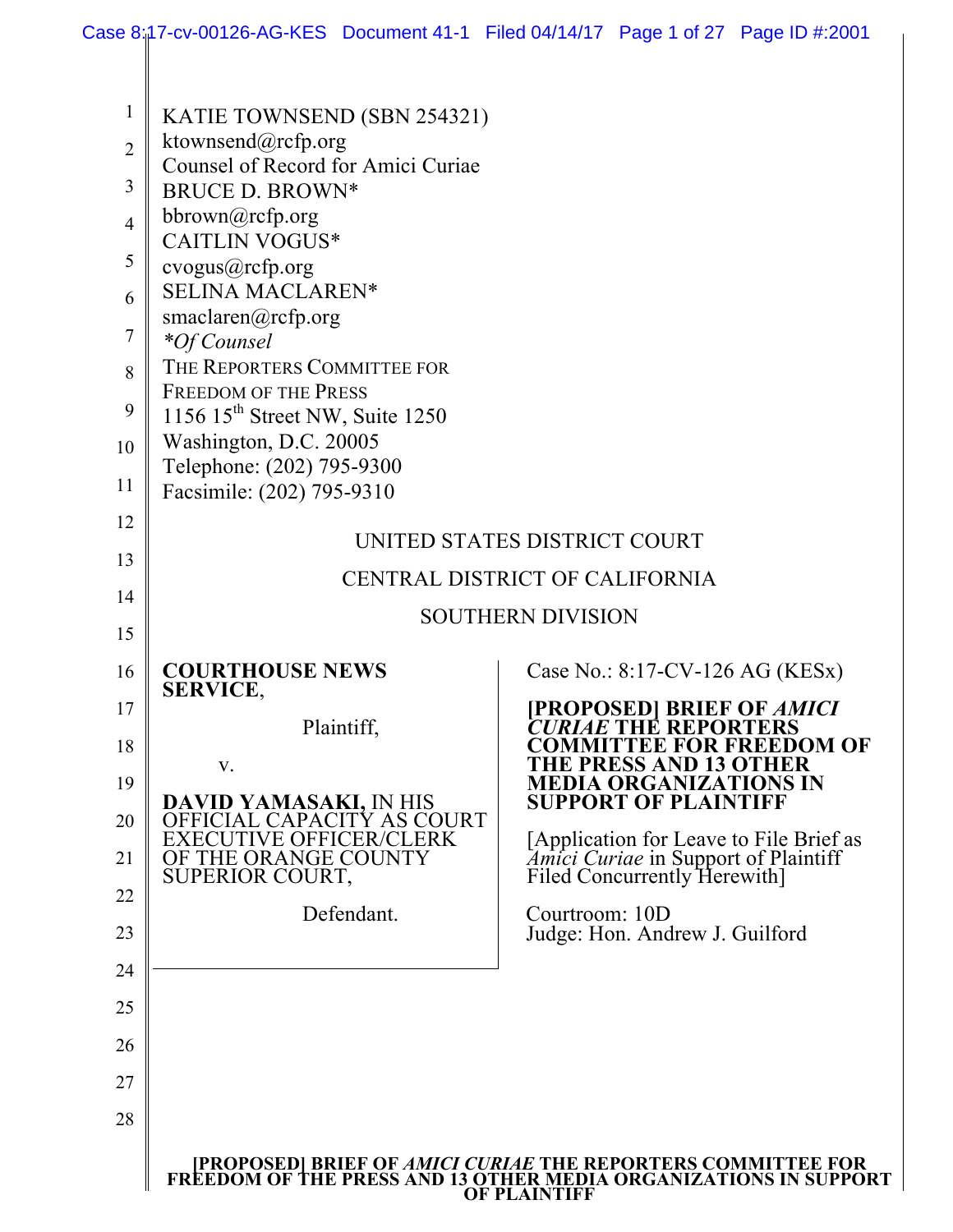| 1        | <b>TABLE OF CONTENTS</b>                                                                                                                               |
|----------|--------------------------------------------------------------------------------------------------------------------------------------------------------|
| 2        |                                                                                                                                                        |
| 3        |                                                                                                                                                        |
| 4        |                                                                                                                                                        |
| 5<br>6   |                                                                                                                                                        |
| 7        |                                                                                                                                                        |
| 8        | Prompt access to civil complaints before processing benefits the public 6<br>$\mathbf{L}$                                                              |
| 9        | $\mathsf{A}$ .                                                                                                                                         |
| 10       | Prompt access to civil complaints facilitates accurate news reporting 9<br><b>B</b> .                                                                  |
| 11       | $C_{\cdot}$<br>Prompt access to civil complaints promotes public understanding and<br>meaningful debate about matters occupying the courts' dockets 10 |
| 12<br>13 | That a news organization is a for-profit entity has no bearing on its right of<br>$\Pi$ .                                                              |
| 14       |                                                                                                                                                        |
| 15       |                                                                                                                                                        |
| 16       |                                                                                                                                                        |
| 17       |                                                                                                                                                        |
| 18       |                                                                                                                                                        |
| 19       |                                                                                                                                                        |
| 20       |                                                                                                                                                        |
| 21       |                                                                                                                                                        |
| 22       |                                                                                                                                                        |
| 23       |                                                                                                                                                        |
| 24       |                                                                                                                                                        |
| 25       |                                                                                                                                                        |
| 26       |                                                                                                                                                        |
| 27       |                                                                                                                                                        |
| 28       | $-1-$                                                                                                                                                  |
|          | [PROPOSED] BRIEF OF AMICI CURIAE THE REPORTERS COMMITTEE FOR<br>FREEDOM OF THE PRESS AND 13 OTHER MEDIA ORGANIZATIONS IN SUPPORT<br>OF PLAINTIFF       |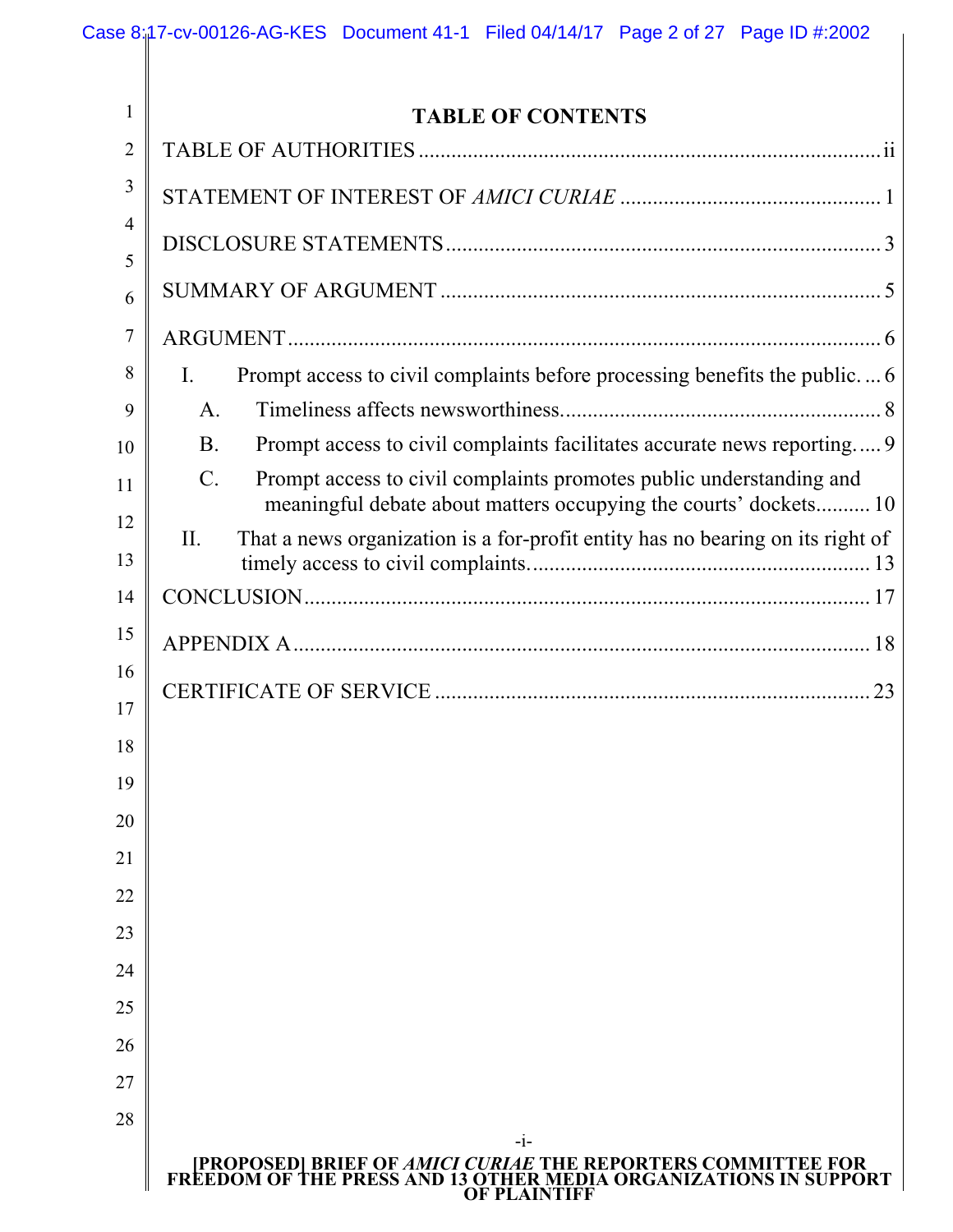| 1              | <b>TABLE OF AUTHORITIES</b>                                                          |
|----------------|--------------------------------------------------------------------------------------|
| $\overline{2}$ |                                                                                      |
| 3              | <b>Cases</b>                                                                         |
| 4              |                                                                                      |
| 5              |                                                                                      |
| 6              |                                                                                      |
| 7              |                                                                                      |
| 8              | Courthouse News Serv. v. Planet, No. 2:11-cv-08083-SJO (FFMX), 2016 WL               |
| 9              |                                                                                      |
| 10             |                                                                                      |
| 11             |                                                                                      |
| 12             |                                                                                      |
| 13             |                                                                                      |
| 14             | Grove Fresh Distribs., Inc. v. Everfresh Juice Co., 24 F.3d 893 (7th Cir. 1994) 7, 8 |
| 15             | Harte-Hanks Commc'ns v. Connaughton, 491 U.S. 657 (1989)  14                         |
| 16             | In re NVIDIA Corp. Derivative Litig., No. 4:06-cv-06110-SBA (JCPX), 2008 WL          |
| 17             |                                                                                      |
| 18             |                                                                                      |
| 19             |                                                                                      |
| 20             |                                                                                      |
| 21             | Minneapolis Star & Tribune Co. v. Minnesota Comm'r of Revenue, 460 U.S. 575          |
| 22             |                                                                                      |
| 23             |                                                                                      |
| 24             |                                                                                      |
| 25             |                                                                                      |
| 26             | Pittsburgh Press Co. v. Pittsburgh Com. on Human Relations,                          |
| 27             |                                                                                      |
| 28             | $-i$ i-                                                                              |
|                | [PROPOSED] BRIEF OF AMICI CURIAE THE REPORTERS COMMITTEE FOR                         |

**FREEDOM OF THE PRESS AND 13 OTHER MEDIA ORGANIZATIONS IN SUPPORT OF PLAINTIFF**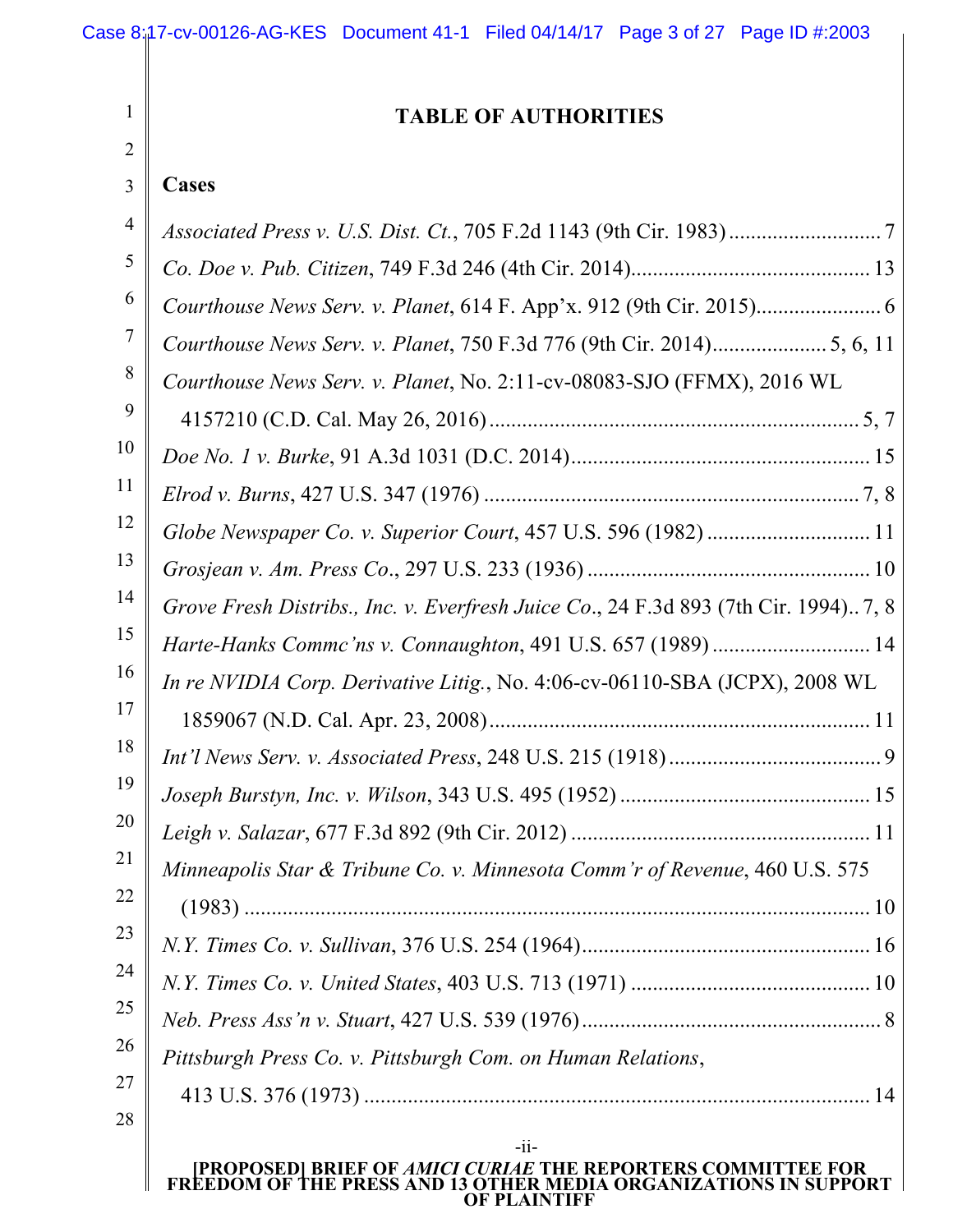| 1  |                                                                                                                                          |
|----|------------------------------------------------------------------------------------------------------------------------------------------|
| 2  |                                                                                                                                          |
| 3  | Richmond Newspapers, Inc. v. Virginia, 448 U.S. 555 (1980) 12, 14                                                                        |
| 4  |                                                                                                                                          |
| 5  |                                                                                                                                          |
| 6  | Virginia State Bd. of Pharmacy v. Virginia Citizens Consumer Council, Inc., 425                                                          |
| 7  |                                                                                                                                          |
| 8  |                                                                                                                                          |
| 9  | <b>Other Authorities</b>                                                                                                                 |
| 10 |                                                                                                                                          |
| 11 | Janet Kolodzy, Convergence Journalism: Writing and Reporting Across the News                                                             |
| 12 |                                                                                                                                          |
| 13 | Jesse Paul, Planned Parenthood Victims' Lawsuit Could Be in Limbo as Holding                                                             |
| 14 | Pattern in Criminal Case Drags On, Denver Post (Nov. 21, 2016), available at                                                             |
| 15 |                                                                                                                                          |
| 16 |                                                                                                                                          |
| 17 |                                                                                                                                          |
| 18 |                                                                                                                                          |
| 19 |                                                                                                                                          |
| 20 |                                                                                                                                          |
| 21 |                                                                                                                                          |
| 22 |                                                                                                                                          |
| 23 |                                                                                                                                          |
| 24 |                                                                                                                                          |
| 25 |                                                                                                                                          |
| 26 |                                                                                                                                          |
| 27 |                                                                                                                                          |
| 28 | $-111-$                                                                                                                                  |
|    | <b>[PROPOSED] BRIEF OF AMICI CURIAE THE REPORTERS COMMITTEE FOR<br/>FREEDOM OF THE PRESS AND 13 OTHER MEDIA ORGANIZATIONS IN SUPPORT</b> |

**OF PLAINTIFF**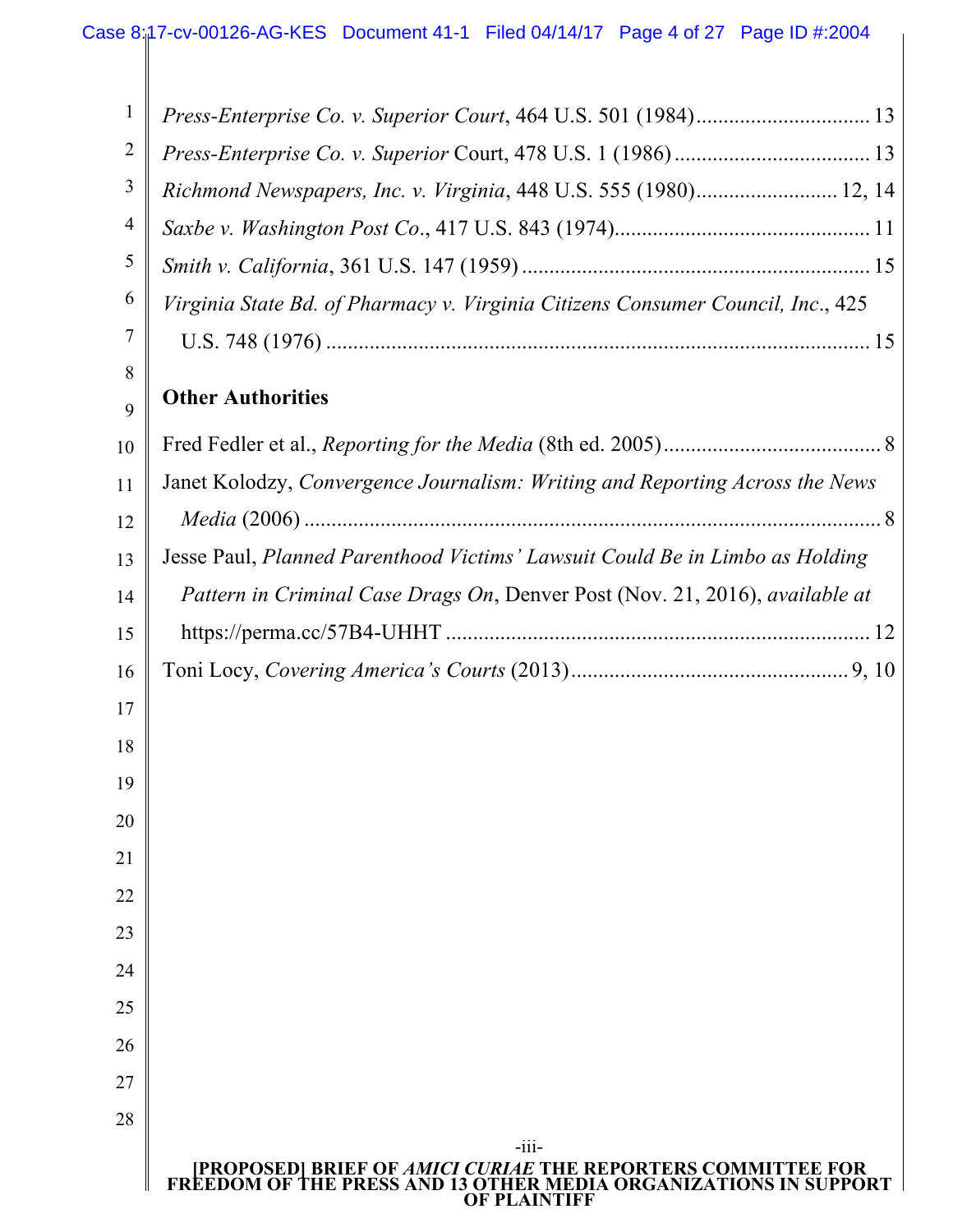2

## **STATEMENT OF INTEREST OF** *AMICI CURIAE*

As representatives and members of the media, *amici*<sup>1</sup> frequently seek access to civil proceedings and related court records to gather and report news of public concern. *Amici* therefore have a strong interest in ensuring that such access is, as compelled by the First Amendment, timely afforded. This interest is particularly strong in the context of complaints—judicial records that serve as the foundation for civil suits and, among other things, identify the parties involved, the claims asserted, and the alleged factual basis for those claims.

*Amici* agree with Plaintiff that Defendant violates the public's First Amendment right of access to judicial records when it fails to afford prompt access to newly filed unlimited civil complaints before processing by the clerk's office. *Amici* write to emphasize the importance of such timely access to all members of the press and the public.

26 27 28 -1- *Amici* are: American Society of News Editors, The Associated Press, Association of Alternative Newsmedia, Californians Aware, First Amendment Coalition, Gannett Co., Inc., Los Angeles Times Communications LLC, The McClatchy Company, MediaNews Group Inc., dba Digital First Media, LLC, News Media Alliance, Online News Association, Radio Television Digital News Association, The Reporters Committee for Freedom of the Press, and Society of <sup>1</sup> *Amici* declare that they authored this brief in total with no assistance from the parties, and that no individuals or organizations other than *amici* made any monetary contribution to the preparation and submission of this brief.

#### **[PROPOSED] BRIEF OF** *AMICI CURIAE* **THE REPORTERS COMMITTEE FOR FREEDOM OF THE PRESS AND 13 OTHER MEDIA ORGANIZATIONS IN SUPPORT OF PLAINTIFF**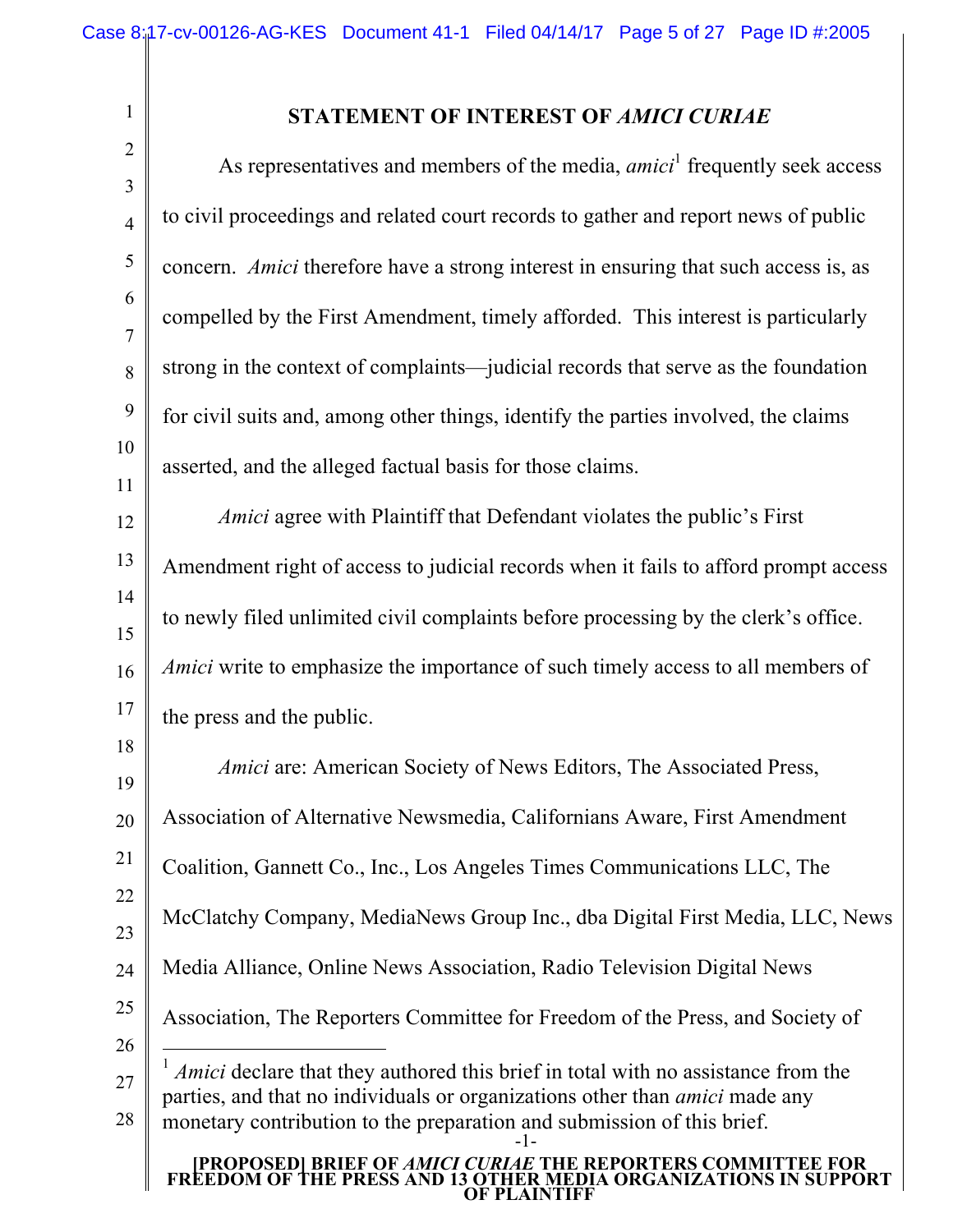# Case 8:<sub>1</sub>17-cv-00126-AG-KES Document 41-1 Filed 04/14/17 Page 6 of 27 Page ID #:2006

| $\mathbf{1}$   | Professional Journalists.                                                                                                                        |
|----------------|--------------------------------------------------------------------------------------------------------------------------------------------------|
| $\sqrt{2}$     | Appendix A provides a description of all <i>amici</i> .                                                                                          |
| $\overline{3}$ |                                                                                                                                                  |
| $\overline{4}$ |                                                                                                                                                  |
| 5              |                                                                                                                                                  |
| 6              |                                                                                                                                                  |
| 7              |                                                                                                                                                  |
| 8              |                                                                                                                                                  |
| 9              |                                                                                                                                                  |
| $10\,$         |                                                                                                                                                  |
| 11             |                                                                                                                                                  |
| 12             |                                                                                                                                                  |
| 13<br>14       |                                                                                                                                                  |
| 15             |                                                                                                                                                  |
| 16             |                                                                                                                                                  |
| 17             |                                                                                                                                                  |
| 18             |                                                                                                                                                  |
| 19             |                                                                                                                                                  |
| 20             |                                                                                                                                                  |
| 21             |                                                                                                                                                  |
| 22             |                                                                                                                                                  |
| 23             |                                                                                                                                                  |
| 24             |                                                                                                                                                  |
| 25             |                                                                                                                                                  |
| 26             |                                                                                                                                                  |
| 27             |                                                                                                                                                  |
| 28             | $-2-$                                                                                                                                            |
|                | [PROPOSED] BRIEF OF AMICI CURIAE THE REPORTERS COMMITTEE FOR<br>FREEDOM OF THE PRESS AND 13 OTHER MEDIA ORGANIZATIONS IN SUPPORT<br>OF PLAINTIFF |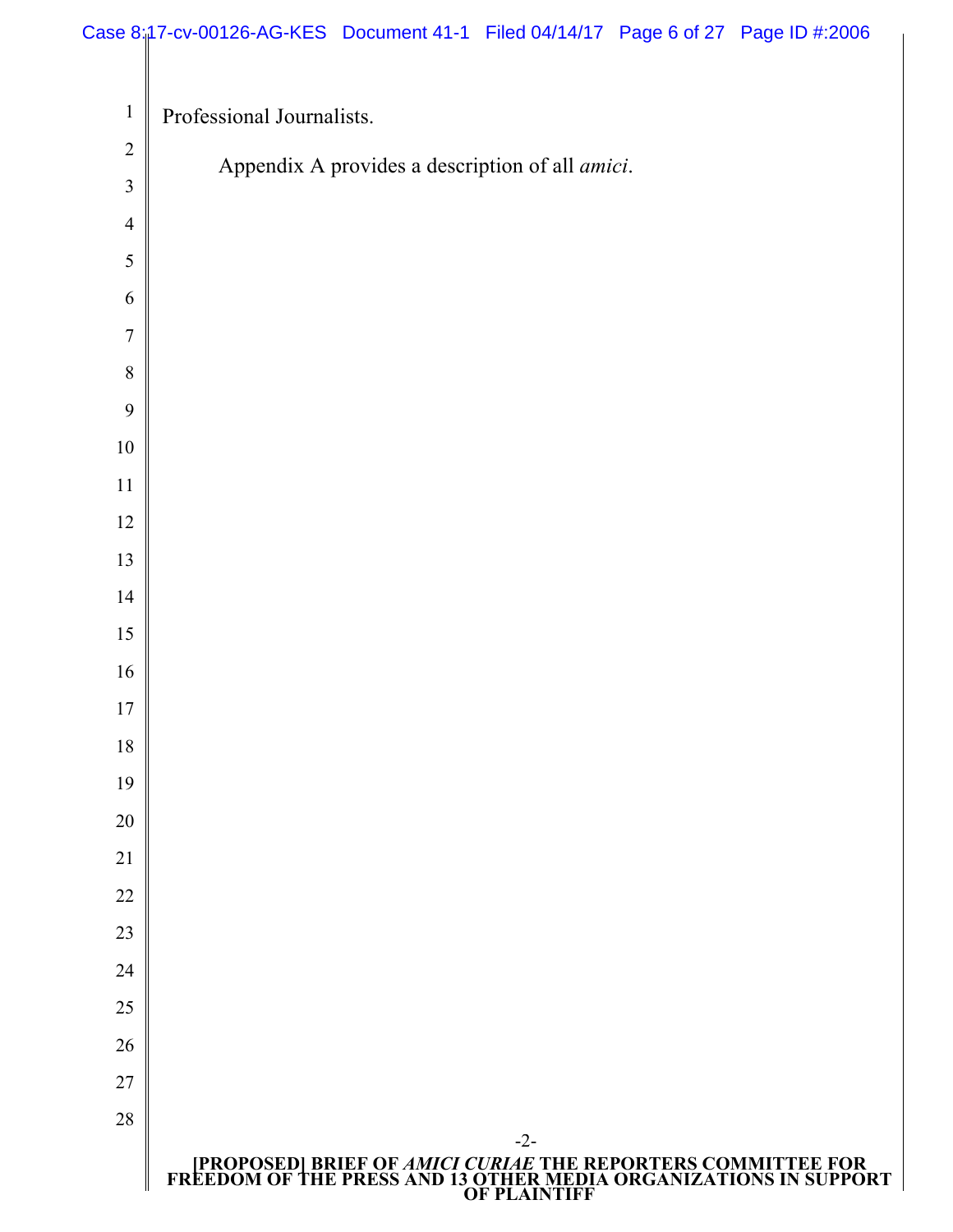$\overline{\phantom{a}}$ 

| $\mathbf{1}$        | <b>DISCLOSURE STATEMENTS</b>                                                                                                                                      |
|---------------------|-------------------------------------------------------------------------------------------------------------------------------------------------------------------|
| $\overline{2}$      | The Reporters Committee for Freedom of the Press is an unincorporated                                                                                             |
| 3<br>$\overline{4}$ | association of reporters and editors with no parent corporation and no stock.                                                                                     |
| 5                   | American Society of News Editors is a private, non-stock corporation that                                                                                         |
| 6                   | has no parent.                                                                                                                                                    |
| 7                   |                                                                                                                                                                   |
| 8                   | The Associated Press is a global news agency organized as a mutual news                                                                                           |
| 9                   | cooperative under the New York Not-For-Profit Corporation law. It is not publicly                                                                                 |
| 10                  | traded.                                                                                                                                                           |
| 11<br>12            | Association of Alternative Newsmedia has no parent corporation and does                                                                                           |
| 13                  | not issue any stock.                                                                                                                                              |
| 14<br>15            | Californians Aware is a nonprofit organization with no parent corporation                                                                                         |
| 16                  | and no stock.                                                                                                                                                     |
| 17                  | First Amendment Coalition is a nonprofit organization with no parent                                                                                              |
| 18<br>19            | company. It issues no stock and does not own any of the party's or amicus' stock.                                                                                 |
| 20                  | Gannett Co., Inc. is a publicly traded company and has no affiliates or                                                                                           |
| 21                  | subsidiaries that are publicly owned. No publicly held company holds 10% or more                                                                                  |
| 22                  | of its stock.                                                                                                                                                     |
| 23<br>24            | Los Angeles Times Communications LLC and The San Diego Union-                                                                                                     |
| 25                  | Tribune, LLC are subsidiaries of tronc, Inc., which is publicly held. Merrick Media,                                                                              |
| 26<br>27            | LLC, Nant Capital, LLC, Oaktree Capital Management, L.P., and HG Vora Capital                                                                                     |
| 28                  | Management, LLC each own 10 percent or more of tronc, Inc.'s stock.                                                                                               |
|                     | $-3-$<br><b>[PROPOSED] BRIEF OF AMICI CURIAE</b><br><b>THE REPORTERS COMM</b><br><b>E PRESS AND 13 OTHER MEDIA ORGANIZATIONS IN SUPPORT</b><br><b>F PLAINTIFF</b> |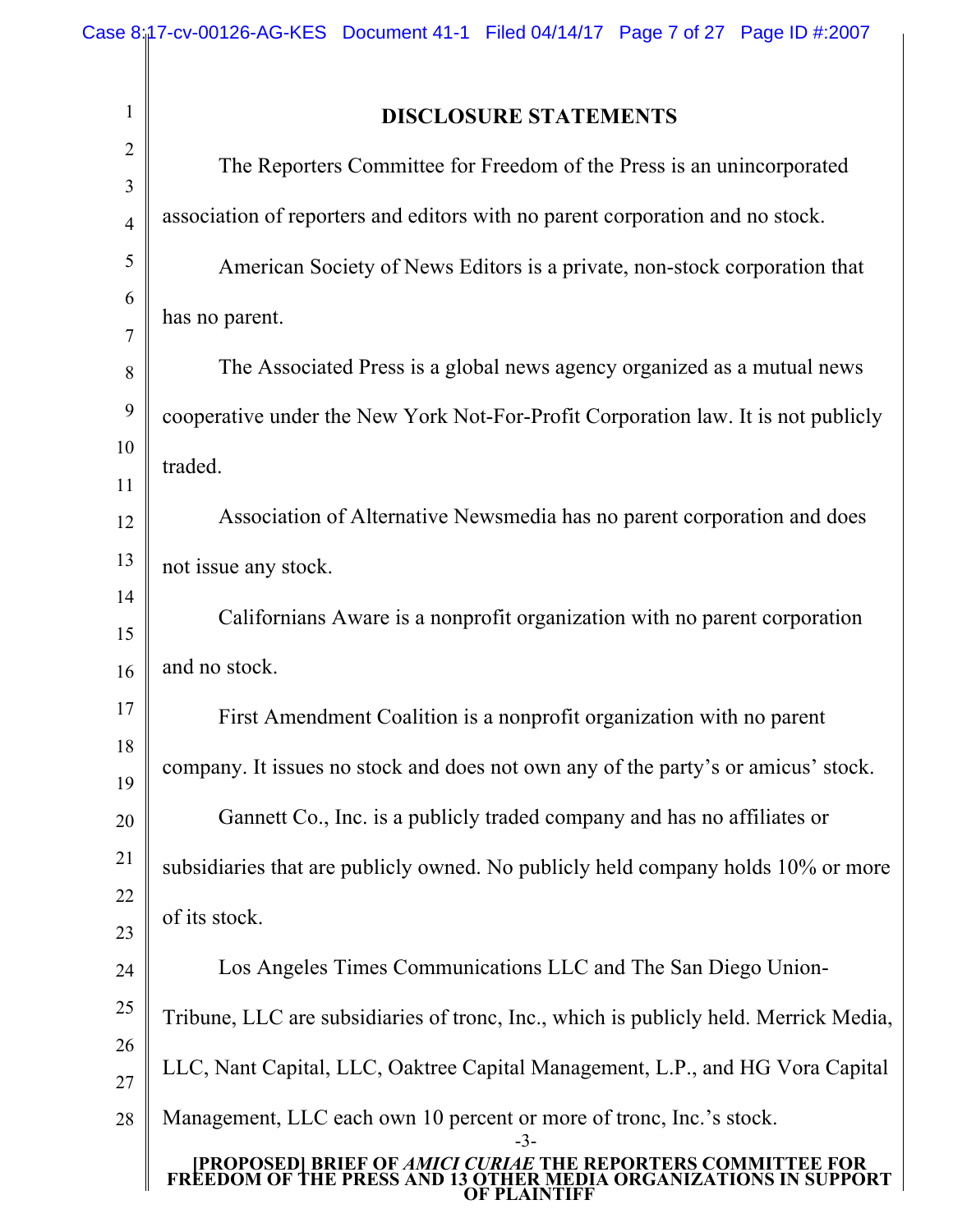| $\mathbf{1}$        | The McClatchy Company is publicly traded on the New York Stock                                                                                                        |
|---------------------|-----------------------------------------------------------------------------------------------------------------------------------------------------------------------|
| $\overline{2}$<br>3 | Exchange under the ticker symbol MNI. Contrarius Investment Management                                                                                                |
| $\overline{4}$      | Limited and Royce $\&$ Associates, LLC both own 10% or more of the common                                                                                             |
| 5                   | stock of The McClatchy Company.                                                                                                                                       |
| 6                   | Digital First Media, LLC. is a privately held company. No publicly-held                                                                                               |
| $\overline{7}$<br>8 | company owns ten percent or more of its equity interests.                                                                                                             |
| 9                   |                                                                                                                                                                       |
| 10                  | News Media Alliance is a nonprofit, non-stock corporation organized under                                                                                             |
| 11                  | the laws of the commonwealth of Virginia. It has no parent company.                                                                                                   |
| 12                  | Online News Association is a not-for-profit organization. It has no parent                                                                                            |
| 13                  | corporation, and no publicly traded corporation owns 10% or more of its stock.                                                                                        |
| 14                  | Radio Television Digital News Association is a nonprofit organization that                                                                                            |
| 15<br>16            | has no parent company and issues no stock.                                                                                                                            |
| 17                  | Society of Professional Journalists is a non-stock corporation with no parent                                                                                         |
| 18                  |                                                                                                                                                                       |
| 19                  | company.                                                                                                                                                              |
| 20                  |                                                                                                                                                                       |
| 21                  |                                                                                                                                                                       |
| 22                  |                                                                                                                                                                       |
| 23                  |                                                                                                                                                                       |
| 24                  |                                                                                                                                                                       |
| 25                  |                                                                                                                                                                       |
| 26<br>27            |                                                                                                                                                                       |
| 28                  |                                                                                                                                                                       |
|                     | -4-<br><b>PROPOSED  BRIEF OF AMICI CURIAE THE REPORTERS COMMITTEE FOR<br/>FREEDOM OF THE PRESS AND 13 OTHER MEDIA ORGANIZATIONS IN SUPPORT</b><br><b>OF PLAINTIFF</b> |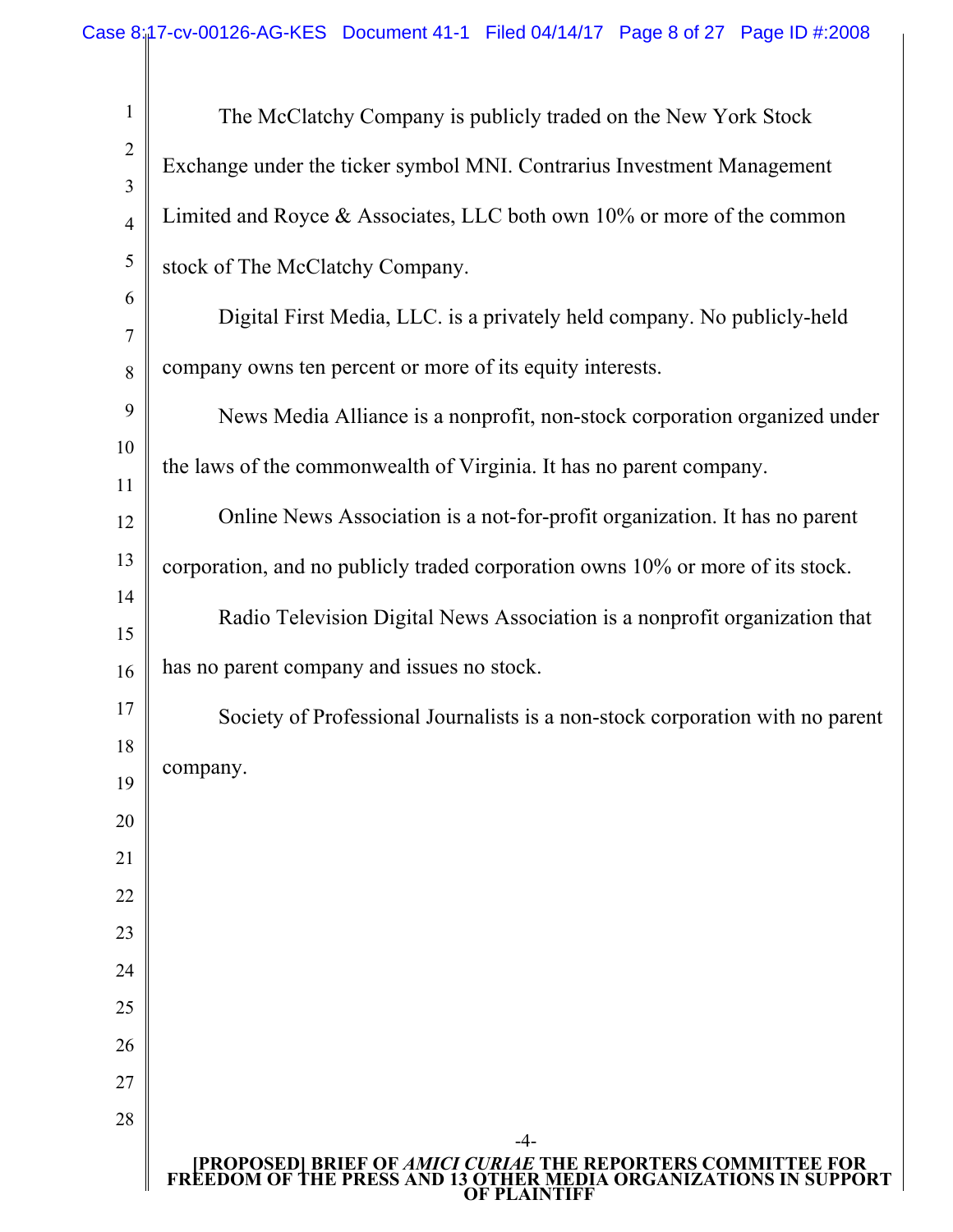# **SUMMARY OF ARGUMENT**

| ∠<br>$\mathfrak{Z}$ | The First Amendment affords all members of the public a right of access to                                                                                            |
|---------------------|-----------------------------------------------------------------------------------------------------------------------------------------------------------------------|
| $\overline{4}$      | civil complaints—a right that attaches immediately upon filing. See Courthouse                                                                                        |
| $\sqrt{5}$          | News Serv. v. Planet, 750 F.3d 776, 786 (9th Cir. 2014) ("Planet I"). This                                                                                            |
| 6                   | constitutional right of access is essential to all members of the news media, and its                                                                                 |
| $\overline{7}$<br>8 | benefits redound to the public, which has a strong interest in observing the conduct                                                                                  |
| 9                   | of civil litigants and courts. Prompt access to civil complaints before processing by                                                                                 |
| 10                  | the clerk's office <sup>2</sup> allows the news media to inform the public of lawsuits as they                                                                        |
| 11<br>12            | are filed—often when they are most newsworthy. And prompt access to civil                                                                                             |
| 13                  | complaints promotes accuracy, fairness, and completeness in reporting. Timely                                                                                         |
| 14                  | media coverage of the filing of civil lawsuits also permits the public to engage in                                                                                   |
| 15<br>16            | meaningful discussion and debate about use of the judicial system, and the                                                                                            |
| 17                  | allegations and claims made in complaints. The failure to afford prompt access to                                                                                     |
| 18                  | civil complaints not only denies the public access to judicial records contrary to the                                                                                |
| 19<br>20            |                                                                                                                                                                       |
| 21                  | <sup>2</sup> Processing of civil complaints can require several steps by a member of staff                                                                            |
| 22                  | within the clerk's office, including "review[ing] the documents to determine that<br>the complaint is being filed in the correct court and the documents necessary to |
| 23                  | initiate the case are presented with the correct filing fee or fee waiver[,]"<br>"enter[ing] all the required case information to 'create' a new case in [the Court   |
| 24<br>25            | Case Management System] CCMS" and entering "all accompanying instruments,<br>for example checks," generating receipts, issuing summons, stamping the                  |
| 26                  | documents as "Filed[,]" placing "the labels generated from CCMS on the<br>physical case file, along with the filing date, courtroom assignment, and case              |
| 27                  | destruction stamp[,]" and placing the documents "in a physical case file."<br>Courthouse News Serv. v. Planet, No. 2:11-cv-08083-SJO (FFMX), 2016 WL                  |
| 28                  | 4157210, at *4 n.6 (C.D. Cal. May 26, 2016) ("Planet III").                                                                                                           |
|                     | [PROPOSED] BRIEF OF AMICI CURIAE THE REPORTERS COMMITTEE FOR<br>FREEDOM OF THE PRESS AND 13 OTHER MEDIA ORGANIZATIONS IN SUPPORT<br><b>OF PLAINTIFF</b>               |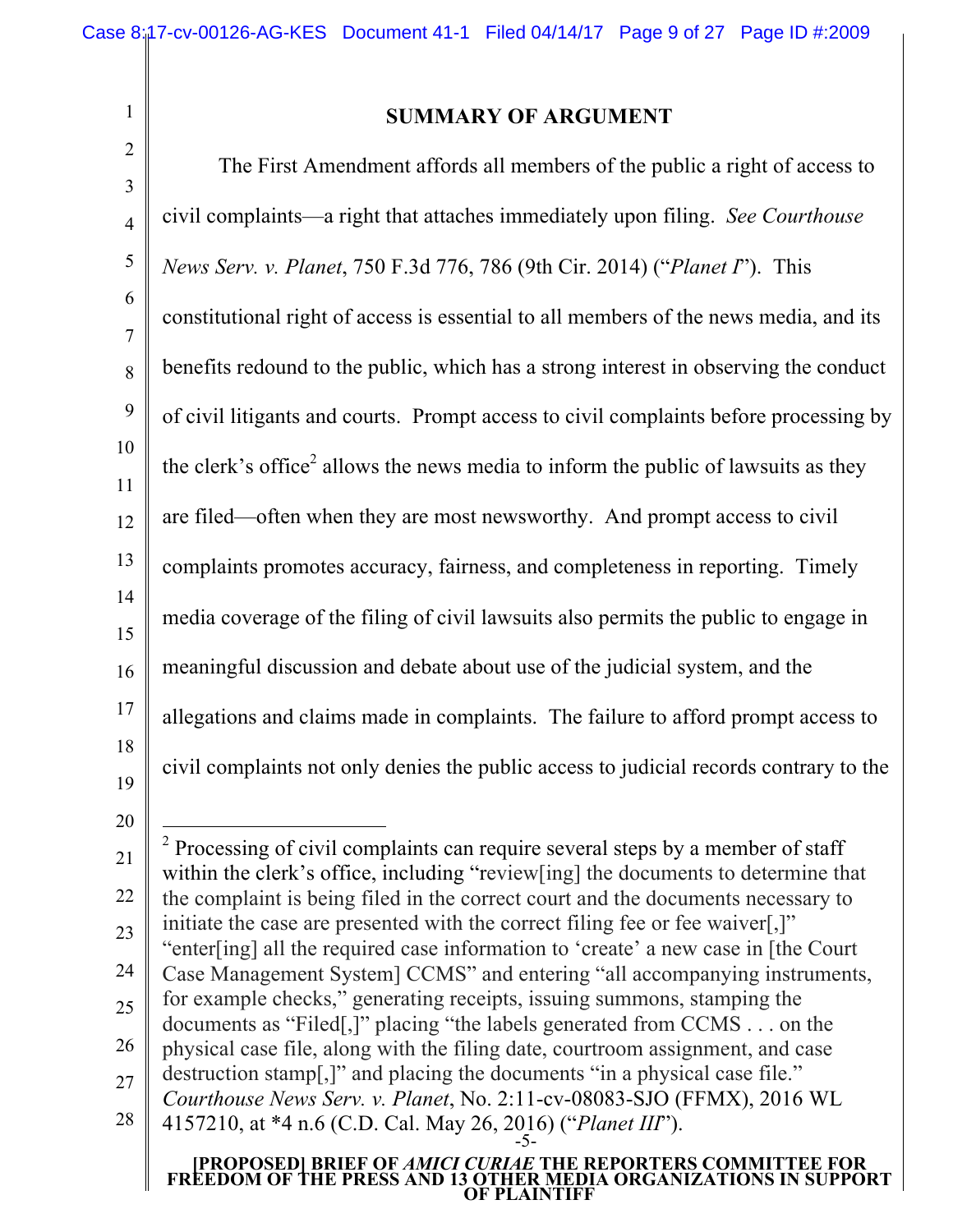## Case 8:17-cv-00126-AG-KES Document 41-1 Filed 04/14/17 Page 10 of 27 Page ID #:2010

First Amendment, it undercuts these important values.

1  $\overline{a}$ 

| $\angle$<br>3       | The First Amendment right of access to judicial proceedings and records is                                                       |
|---------------------|----------------------------------------------------------------------------------------------------------------------------------|
| $\overline{4}$      | not conditioned upon the motivation of the entity or individual seeking access,                                                  |
| 5                   | whether it is the news media or any other member of the public. The fact that                                                    |
| 6                   | reporters and news organizations may seek access to court records with a goal of                                                 |
| $\overline{7}$<br>8 | earning revenue from their reporting is irrelevant to whether the constitutional right                                           |
| 9                   | of access applies. Considering the commercial interest of a news organization                                                    |
| 10                  | when analyzing the scope of the First Amendment right of access would effectively                                                |
| 11                  | strip an essential source of public information about the judicial system—the                                                    |
| 12<br>13            | press—of that right. Because the First Amendment right of access applies to the                                                  |
| 14                  |                                                                                                                                  |
| 15                  | civil complaints at issue, the commercial or noncommercial motive of the party                                                   |
| 16                  | seeking access to them is irrelevant to the issues before this Court.                                                            |
| 17                  | <b>ARGUMENT</b>                                                                                                                  |
| 18<br>19            | I.<br>Prompt access to civil complaints before processing benefits the<br>public.                                                |
| 20                  | The public's First Amendment right of access to judicial records "extends to                                                     |
| 21<br>22            | civil proceedings and associated records and documents" and affords "timely access"                                              |
| 23                  | to newly filed complaints." <i>Planet I</i> , 750 F.3d at 786, 788; see also Courthouse                                          |
| 24                  | <i>News Serv. v. Planet, 614 F. App'x 912, 914 (9th Cir. 2015) ("Planet II"). The</i>                                            |
| 25                  |                                                                                                                                  |
| 26                  | constitutional right of access is a contemporaneous one; it attaches when the court                                              |
| 27                  | receives new complaints. See Grove Fresh Distribs., Inc. v. Everfresh Juice Co., 24                                              |
| 28                  | $-6-$                                                                                                                            |
|                     | [PROPOSED] BRIEF OF AMICI CURIAE THE REPORTERS COMMITTEE FOR<br>FREEDOM OF THE PRESS AND 13 OTHER MEDIA ORGANIZATIONS IN SUPPORT |

**OF PLAINTIFF**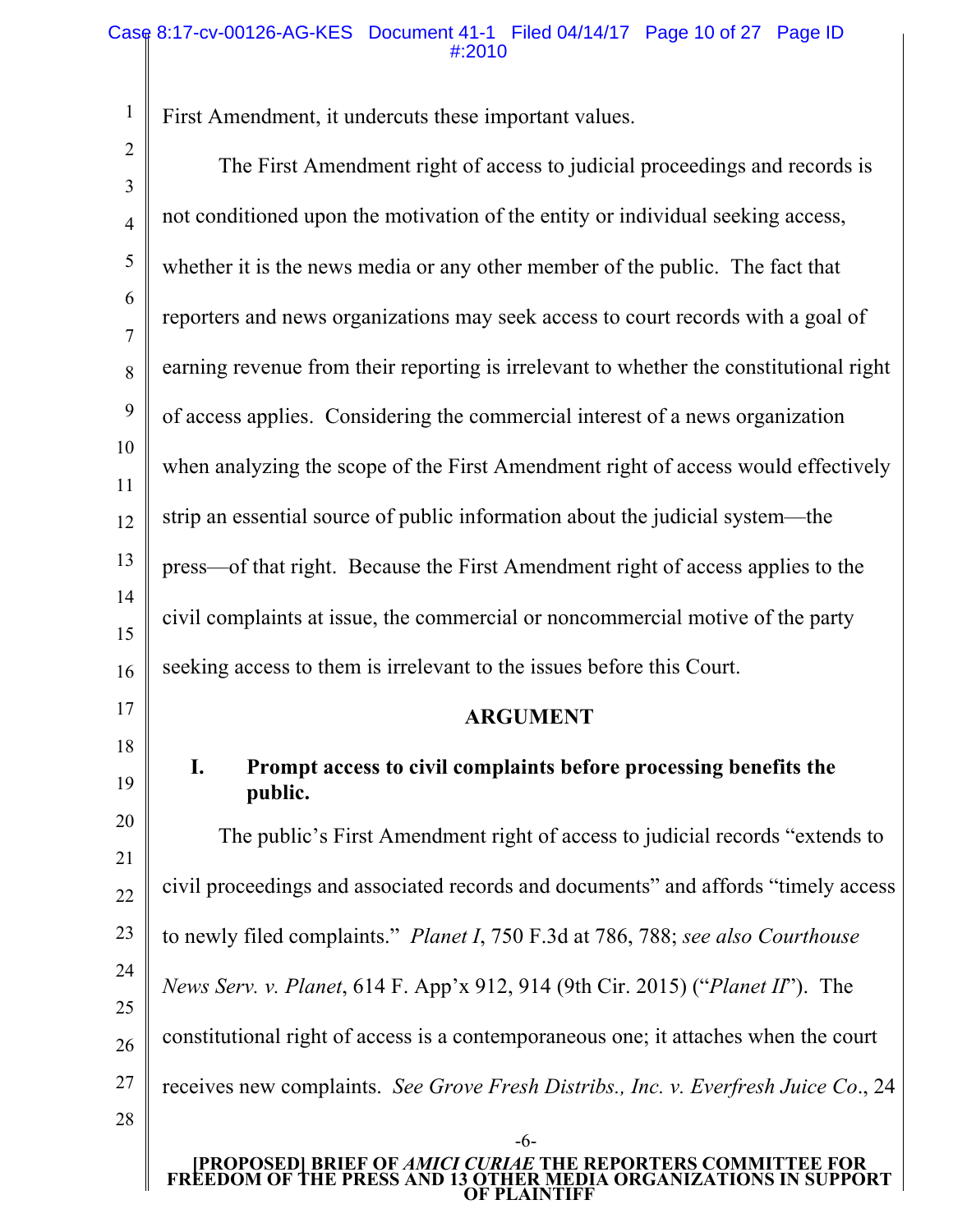F.3d 893, 895, 897 (7th Cir. 1994); *Planet III*, 2016 WL 4157210, at \*12. As the U.S. Supreme Court has stated, "[t]he loss of First Amendment freedoms, even for minimal periods of time, unquestionably constitutes irreparable injury." *Elrod v. Burns*, 427 U.S. 347, 373 (1976) (citation omitted). The Ninth Circuit recognized as much in holding that even a 48-hour delay in unsealing judicial records amounted to a "total restraint on the public's first amendment right of access" during that time. *Associated Press v. U.S. Dist. Ct.*, 705 F.2d 1143, 1147 (9th Cir. 1983).

12 13 14 15 16 17 18 19 20 21 22 23 24 25 26 27 Prompt access to newsworthy civil complaints is not only constitutionally required, it also serves the public interest. When news media organizations like Courthouse News Service ("CNS") and others have contemporaneous access to civil complaints, it is the public that benefits. Timeliness is a hallmark of newsworthiness, and prompt access to civil complaints provides the news media, and therefore the public, contemporaneous information about newsworthy events. Timely access to civil complaints also makes reporting more accurate, fair, and complete by allowing journalists to look to primary documents when reporting on newly filed civil lawsuits. Finally, such access allows the public to observe and thus better understand judicial affairs. These benefits of timely access to civil complaints accrue to all news media organizations—not just CNS and its subscribers—and, ultimately, to the public at large.

28

1

2

3

4

5

6

7

8

9

10

11

-7-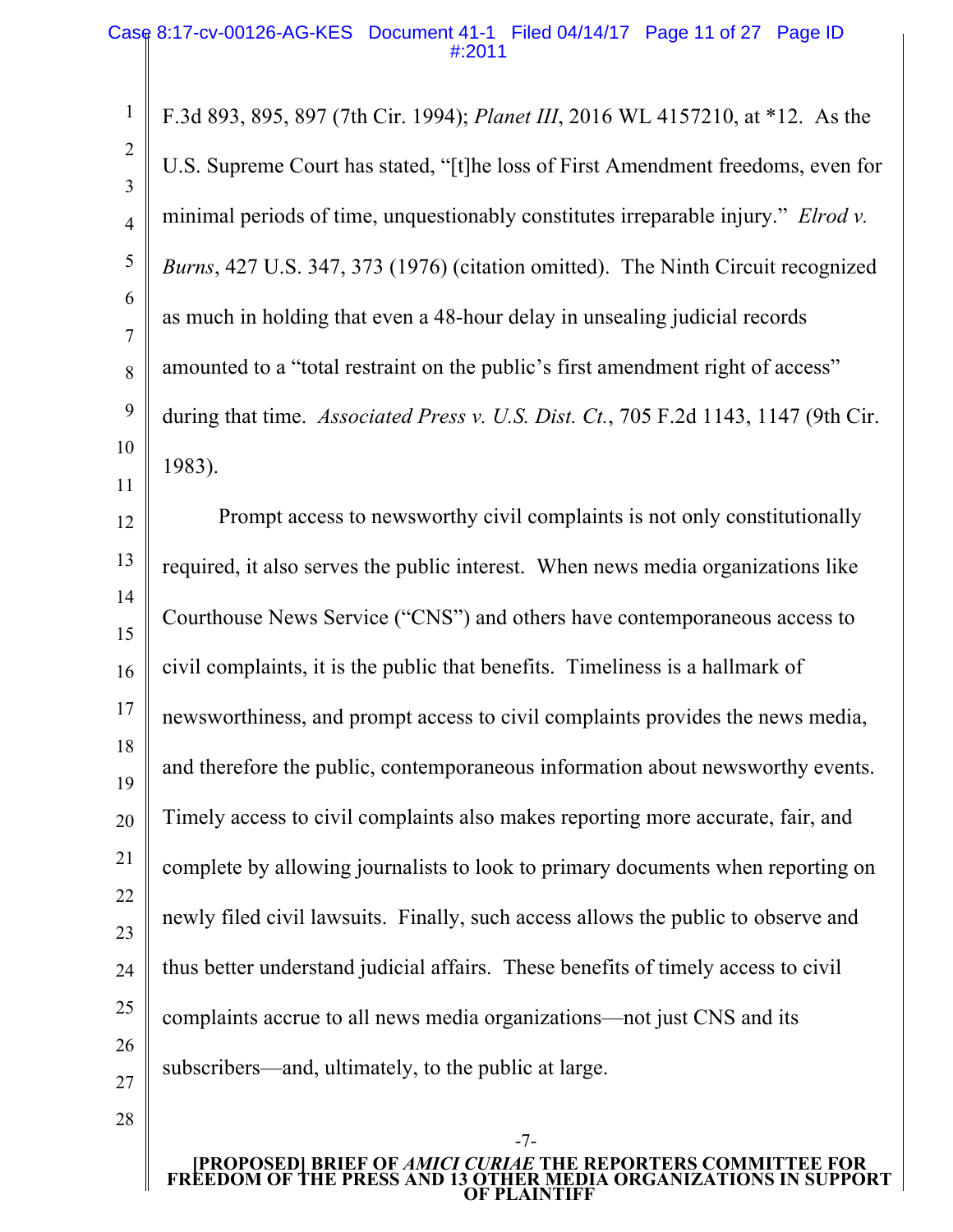## **A. Timeliness affects newsworthiness.**

2 3 4 5 6 7 8 9 10 11 12 13 14 15 16 Timeliness is often a critical component of the editorial decision to publish or not publish a news story. As one journalism scholar explained, "if a man is shot at a drugstore in the morning and police are searching for a suspect, then that's news in the morning. But if by late afternoon, police have arrested a woman suspected in the shooting, then the arrest is more timely than the shooting in the 6:00 p.m. newscast." Janet Kolodzy, *Convergence Journalism: Writing and Reporting Across the News Media* 59 (2006) ("It is, after all, called the 'news' business and not the 'olds' business"); *see also* Fred Fedler et al., *Reporting for the Media* 123 (8th ed. 2005) (describing timeliness as one of the key characteristics of news). The U.S. Supreme Court and federal courts of appeals have repeatedly recognized timeliness to be a fundamental feature of news. *See Neb. Press Ass'n v.* 

17 18 *Stuart*, 427 U.S. 539, 561 (1976) ("As a practical matter . . . the element of time is

19 not unimportant if press coverage is to fulfill its traditional function of bringing news to the public promptly."). As the Seventh Circuit wrote of the right of access

20 21 to judicial records, "[t]he newsworthiness of a particular story is often fleeting. To

22 23 delay or postpone disclosure undermines the benefit of public scrutiny and may

24 25 have the same result as complete suppression." *Grove Fresh*, 24 F.3d at 897; *see also Elrod*, 427 U.S. at 373–74.

26

1

27 28 **[PROPOSED] BRIEF OF** *AMICI CURIAE* **THE REPORTERS COMMITTEE FOR FREEDOM OF THE PRESS AND 13 OTHER MEDIA ORGANIZATIONS IN SUPPORT OF PLAINTIFF** -8- Immediacy has always been an essential component of newsworthiness, but it is even more vital in the digital era. "The peculiar value of news is in the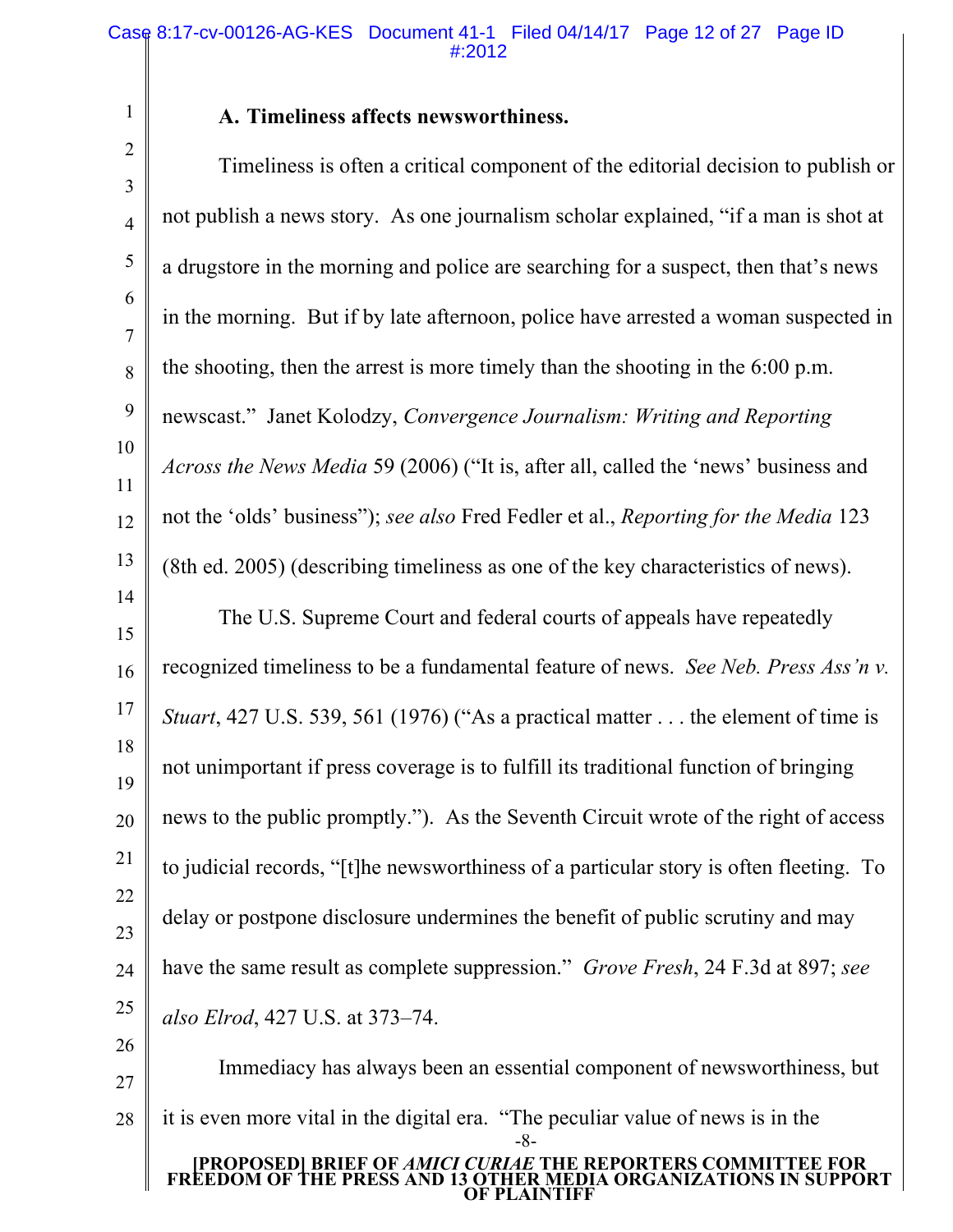spreading of it while it is fresh . . . ." *Int'l News Serv. v. Associated Press*, 248 U.S. 215, 235 (1918). As technology advances, the definition of "fresh" continues to contract. Websites for the *Los Angeles Times* and *The New York Times*, for example, measure the timeliness of news updates in minutes. Other news services, such as Dow Jones Newswires, and social media platforms like Twitter, mark new posts by the second. In short, "[i]n the Internet age, a deadline passes every second." *See* Toni Locy, *Covering America's Courts* 13 (2013).

11 12 13 14 15 16 17 In the modern news environment, court policies that delay access to judicial records can amount to a complete denial of meaningful access, because "old news" does not receive the same level of public attention as timely news, and thus may not be published at all. In contrast, prompt access to civil complaints before processing allows the news media to learn of new civil lawsuits as they are filed and to report them to the public when their newsworthiness is at its height.

18 19

1

2

3

4

5

6

7

8

9

10

**B. Prompt access to civil complaints facilitates accurate news reporting.**

20 21 22 23 24 25 26 27 28 Court documents are the most reliable source of information for reporting on lawsuits. In the current news environment where stories build upon each other and are updated by the minute online, it is important that the first news stories about a lawsuit be accurate and complete, with as much information as possible derived from primary sources. Reporting on newly filed cases will be more authoritative and accurate if the complaints themselves are available for inspection, copying, and reference by members of the news media.

#### **[PROPOSED] BRIEF OF** *AMICI CURIAE* **THE REPORTERS COMMITTEE FOR FREEDOM OF THE PRESS AND 13 OTHER MEDIA ORGANIZATIONS IN SUPPORT OF PLAINTIFF**

-9-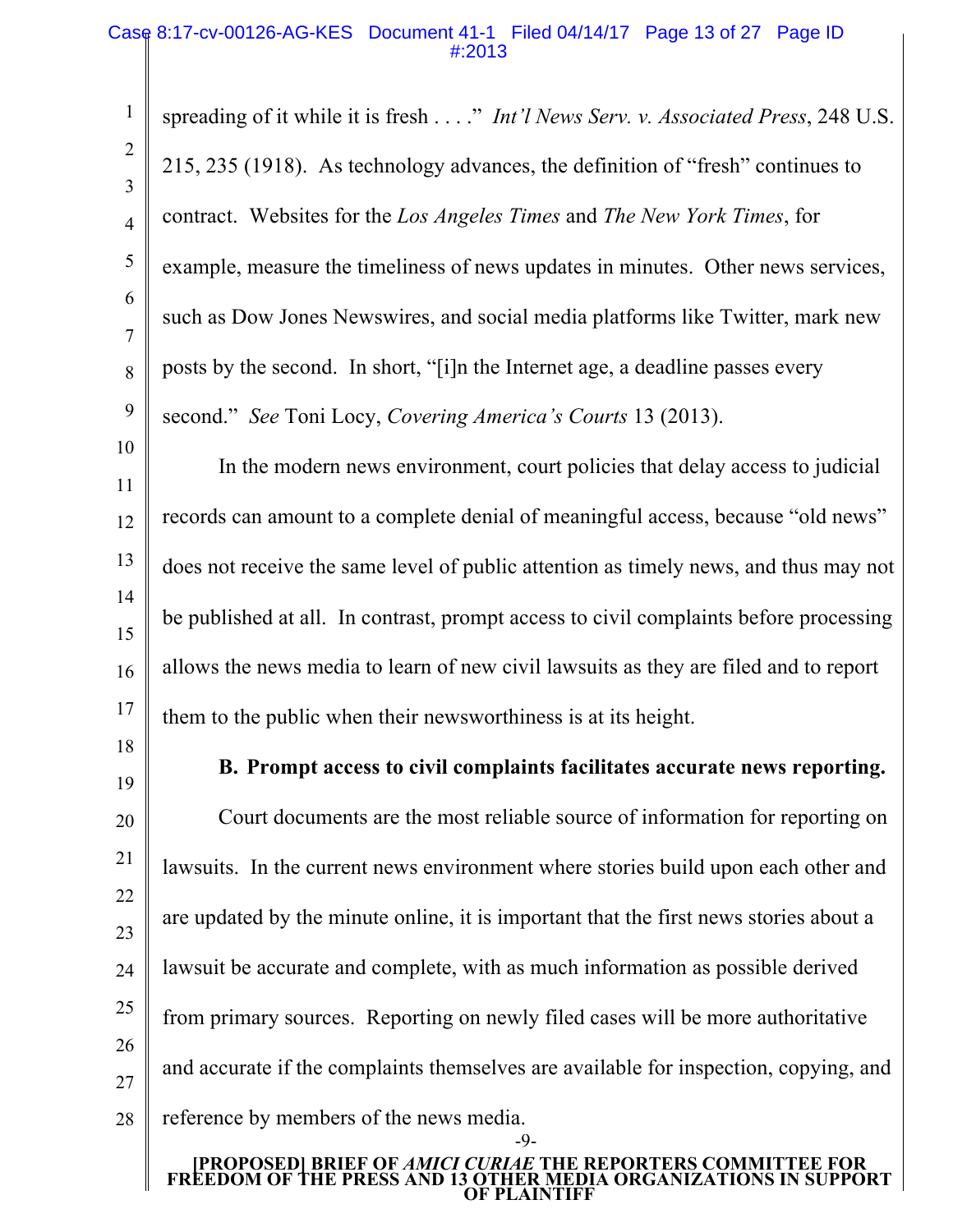#### Case 8:17-cv-00126-AG-KES Document 41-1 Filed 04/14/17 Page 14 of 27 Page ID #:2014

1 2 3 4 5 6 7 8 9 10 11 12 13 14 15 16 17 18 19 20 21 22 Reporters and their readers benefit tremendously when news reports can reference, quote from, and even hyperlink to court documents. In a textbook on legal news reporting, professor and veteran journalist Toni Locy stresses this point. *See generally* Toni Locy, *Covering America's Courts* (2013) (focusing on the theme that "reading is fundamental"). Locy advises reporters not to rely solely on press releases and statements given by attorneys and to be aware of the potential for ulterior motives that lawyer-advocates may have when speaking with the press. *Id*. at 3–4. Locy instructs reporters to instead "review[] court filings or other public records," among other things, to determine whether and how a fact or allegation should be reported. *Id*. at 9. Thus, immediate access to primary source documents is important for reporters writing the first news stories about a lawsuit to make their reporting more accurate, fair, and complete. **C. Prompt access to civil complaints promotes public understanding and meaningful debate about matters occupying the courts' dockets.** The American people rely on the news media for information about the workings of government, including the judicial system. As the U.S. Supreme Court has stated: "'[An] untrammeled press [is] a vital source of public information,'...

and an informed public is the essence of working democracy." *Minneapolis Star &* 

*Tribune Co. v. Minnesota Comm'r of Revenue*, 460 U.S. 575, 585 (1983) (quoting

26 *Grosjean v. Am. Press Co*., 297 U.S. 233, 250 (1936)); *see also N.Y. Times Co. v.* 

27 *United States*, 403 U.S. 713, 717 (1971) (Black, J., concurring) (writing that "the

28

23

24

25

#### **[PROPOSED] BRIEF OF** *AMICI CURIAE* **THE REPORTERS COMMITTEE FOR FREEDOM OF THE PRESS AND 13 OTHER MEDIA ORGANIZATIONS IN SUPPORT OF PLAINTIFF**

-10-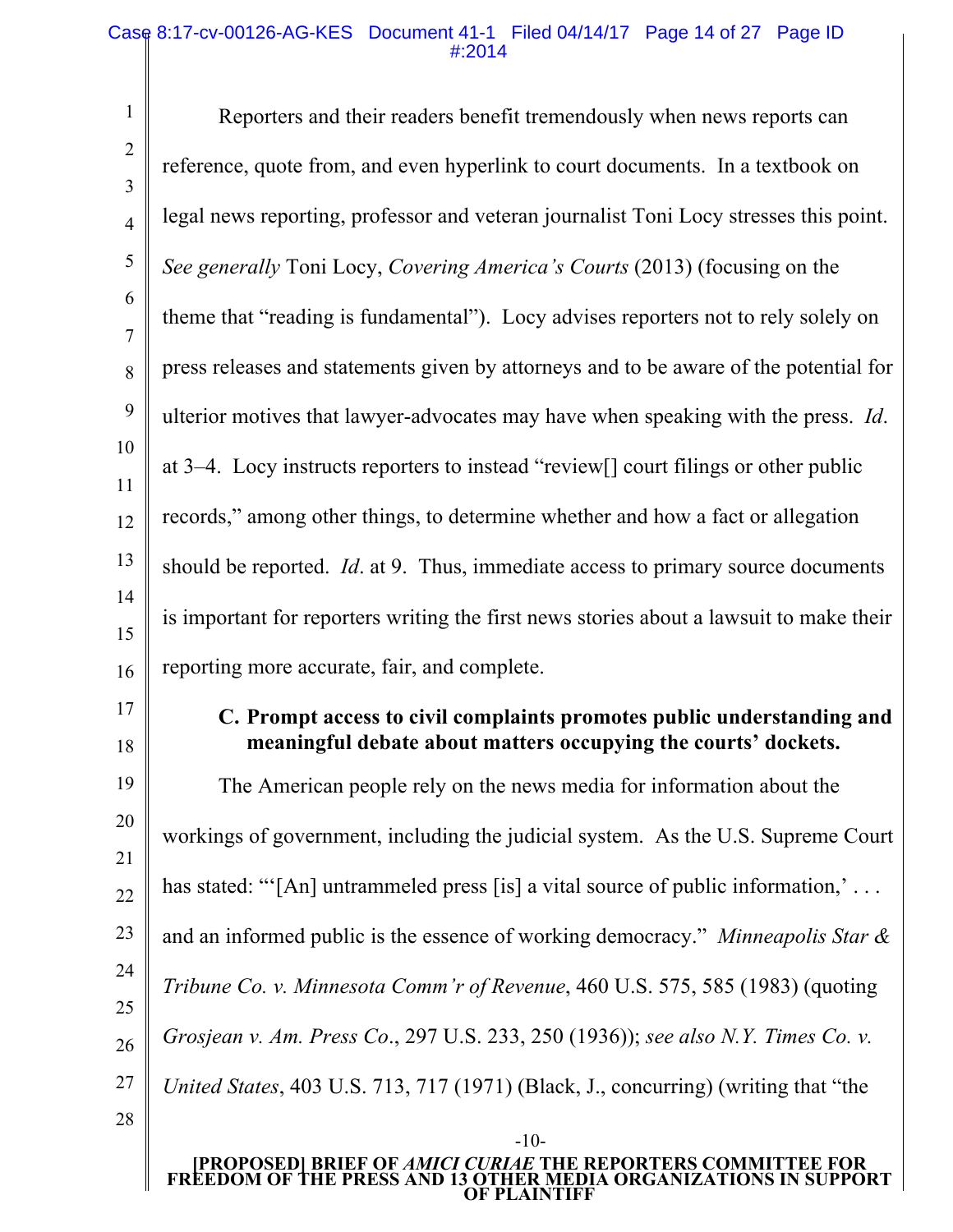## Case 8:17-cv-00126-AG-KES Document 41-1 Filed 04/14/17 Page 15 of 27 Page ID #:2015

1

2

3

4

5

6

7

8

9

10

28

Founding Fathers gave the free press the protection . . . so that it could bare the secrets of government and inform the people"). Thus, in seeking access to civil complaints, the press functions as a "'surrogate[ ] for the public[.]'" *Planet I*, 750 F.3d at 786 (quoting *Leigh v. Salazar*, 677 F.3d 892, 900 (9th Cir. 2012); *see also Saxbe v. Washington Post Co*., 417 U.S. 843, 863 (1974) (Powell, J., dissenting) (stating that, "[i]n seeking out the news the press . . . acts as an agent of the public at large").

11 12 13 14 15 16 17 18 19 20 21 22 23 24 25 26 27 The public has a right to be informed about matters that are now pending before state courts and that may demand court resources for years to come. *See In re NVIDIA Corp. Derivative Litig.*, No. 4:06-cv-06110-SBA (JCPX), 2008 WL 1859067, at \* 3 (N.D. Cal. Apr. 23, 2008) ("[W]hen a plaintiff invokes the Court's authority by filing a complaint, the public has a right to know who is invoking it, and towards what purpose, and in what manner."). Indeed, the public can engage in meaningful discussion and debate about pending lawsuits, and can observe the operation of the judicial system, only when it has such information. For that reason, as the Ninth Circuit has recognized, the right of access to judicial records is "an essential part of the First Amendment's purpose to 'ensure that the individual citizen can effectively participate in and contribute to our republican system of selfgovernment.'" *See Planet I*, 750 F.3d at 785 (quoting *Globe Newspaper Co. v. Superior Court*, 457 U.S. 596, 604 (1982)).

**[PROPOSED] BRIEF OF** *AMICI CURIAE* **THE REPORTERS COMMITTEE FOR FREEDOM OF THE PRESS AND 13 OTHER MEDIA ORGANIZATIONS IN SUPPORT OF PLAINTIFF** -11- Independent public scrutiny, made possible by the press, plays a vital role in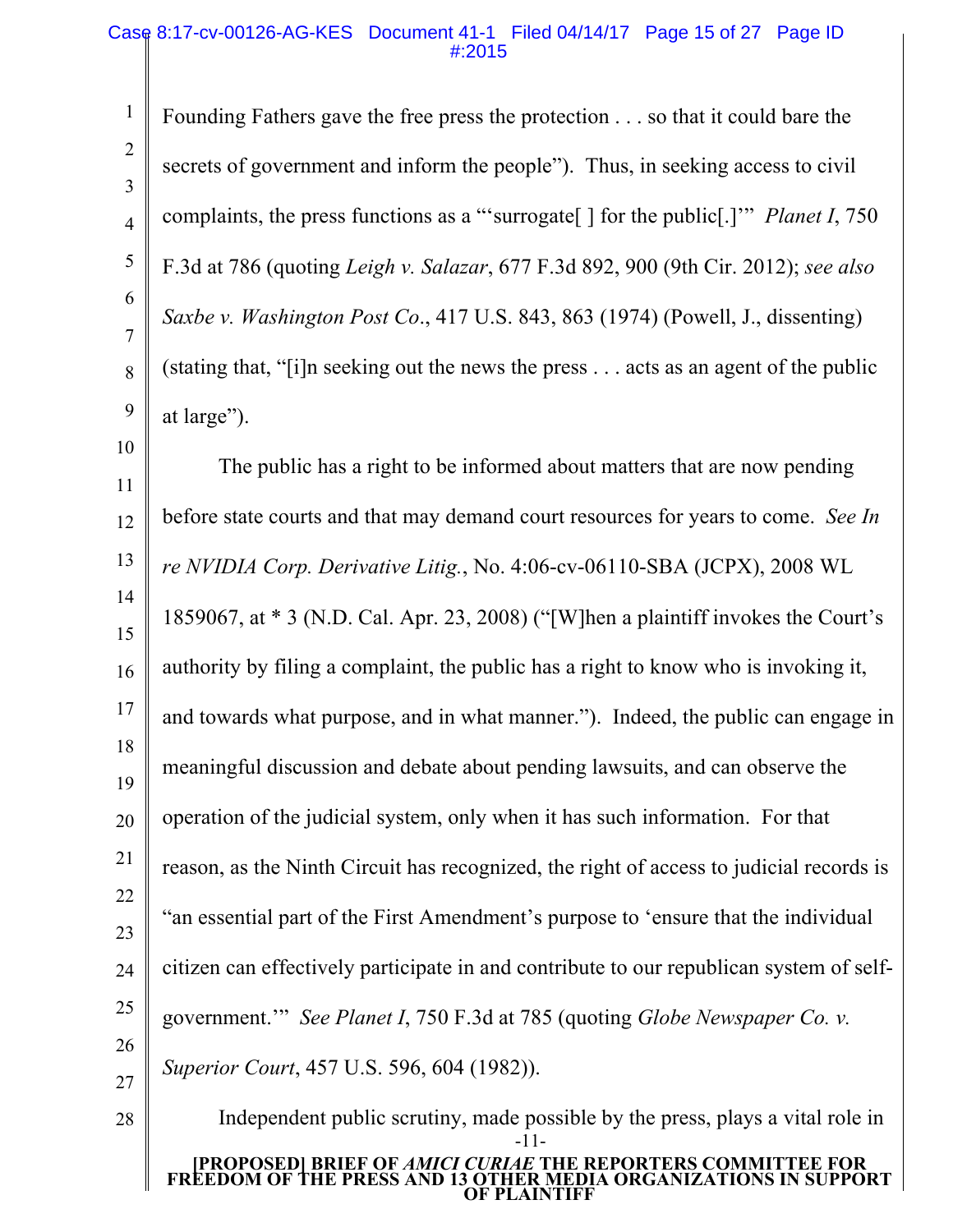### Case 8:17-cv-00126-AG-KES Document 41-1 Filed 04/14/17 Page 16 of 27 Page ID #:2016

1 2 3 4 5 6 7 8 9 10 11 12 13 14 15 16 17 18 19 20 ensuring the proper functioning of the judicial system. Timely reporting on newly filed complaints—whether by CNS or other news organizations—permits individuals to learn about pending suits and, in some cases, their own legal rights. By reading or hearing timely news reports about newly filed civil suits, citizens may realize that they too have been victimized, learn that they may pursue civil remedies, or discover that they may be able to join an existing civil lawsuit to vindicate their rights. *See, e.g.*, Jesse Paul, *Planned Parenthood Victims' Lawsuit Could Be in Limbo as Holding Pattern in Criminal Case Drags On*, Denver Post (Nov. 21, 2016), *available at* https://perma.cc/57B4-UHHT (noting that two plaintiffs in a civil case against a health care provider joined the filing after reading news reports of the civil case). Thus, timely reporting on new civil complaints promotes public knowledge of legal rights and existing cases, and could facilitate joinder or interpleader situations, which conserve judicial resources. In other cases, a member of the public may discover that he or she has personal knowledge about a pending lawsuit, enabling him or her to come forward as a witness.

21 22 23 24 25 26 27 28 **[PROPOSED] BRIEF OF** *AMICI CURIAE* **THE REPORTERS COMMITTEE FOR FREEDOM OF THE PRESS AND 13 OTHER MEDIA ORGANIZATIONS IN SUPPORT OF PLAINTIFF** -12- As the U.S. Supreme Court has recognized, public access to judicial proceedings ensures that they are conducted fairly and discourages perjury and misconduct of participants. *Richmond Newspapers, Inc. v. Virginia*, 448 U.S. 555, 569 (1980). Similarly, prompt public access to civil complaints—and timely reporting on lawsuits—ensures that allegations are publicly made and plaintiffs openly identified, serving as a deterrent to frivolous, wasteful, or otherwise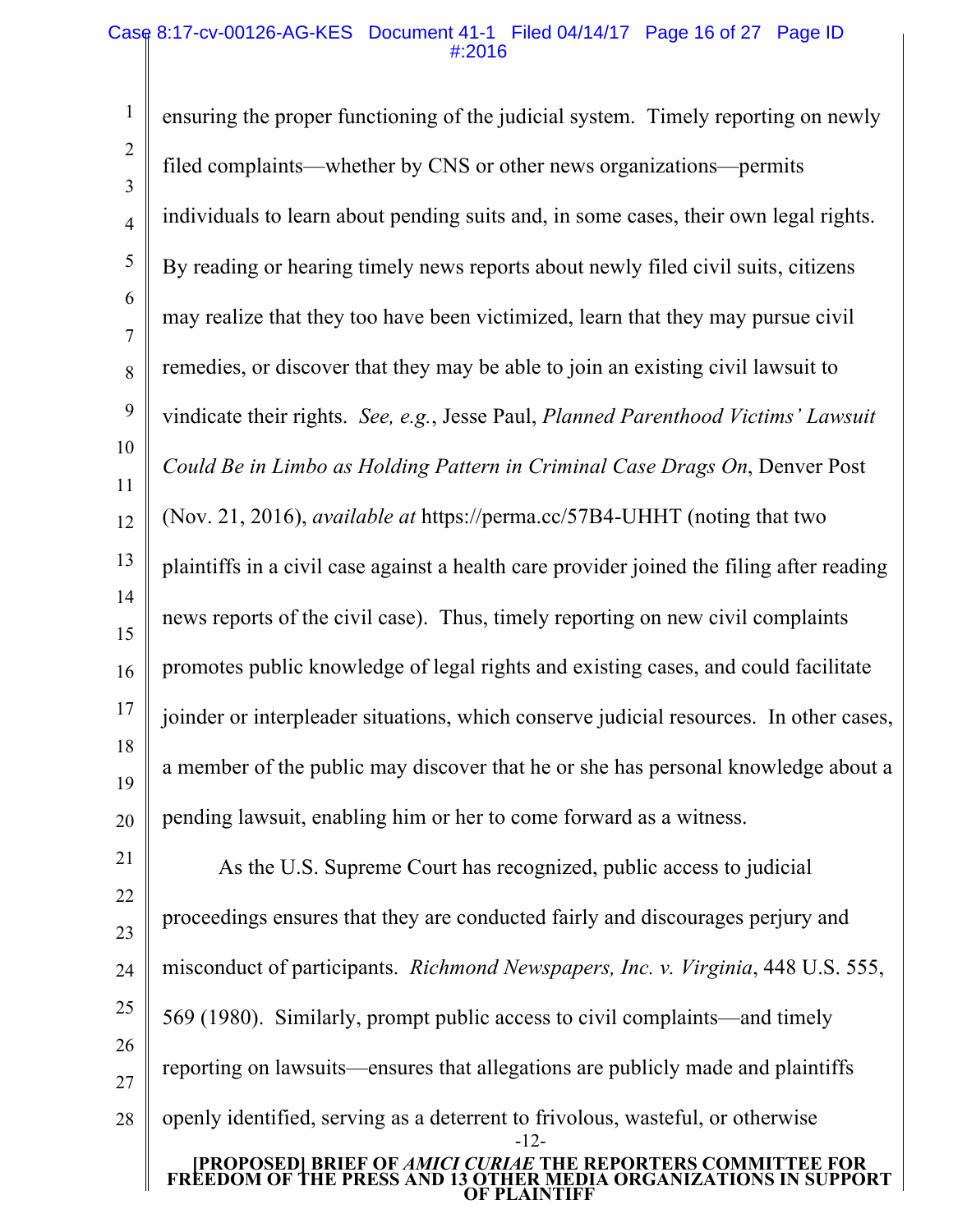1 improper civil litigation.

2 3 4 5 6 7 8 9 10 11 12 13 14 15 16 17 18 19 20 21 22 23 24 25 26 27 28 -13- Even a brief delay in access to newly filed civil complaints undermines these values and undercuts the public's powerful interest in timely information about cases pending before the courts. *See Co. Doe v. Pub. Citizen*, 749 F.3d 246, 272 (4th Cir. 2014) (recognizing that "the public benefits attendant with open proceedings are compromised by delayed disclosure"). **II. That a news organization is a for-profit entity has no bearing on its right of timely access to civil complaints.** The First Amendment right of timely access to civil complaints is not conditioned on the motivation of the entity or individual seeking access. Rather, in determining whether the First Amendment right of access applies, courts look to the nature of the proceeding or document itself, asking "whether the place and process have historically been open to the press and general public" and "whether public access plays a significant positive role in the functioning of the particular process in question." *Press-Enterprise Co. v. Superior* Court, 478 U.S. 1, 8–10 (1986). When the First Amendment right of access applies, it "may be overcome only by an overriding interest based on findings that closure is essential to preserve higher values." *Press-Enterprise Co. v. Superior Court*, 464 U.S. 501, 510 (1984) (internal quotations omitted). Thus, information about CNS's business model, including its subscribers and profits, is irrelevant to application of the First Amendment right of prompt access to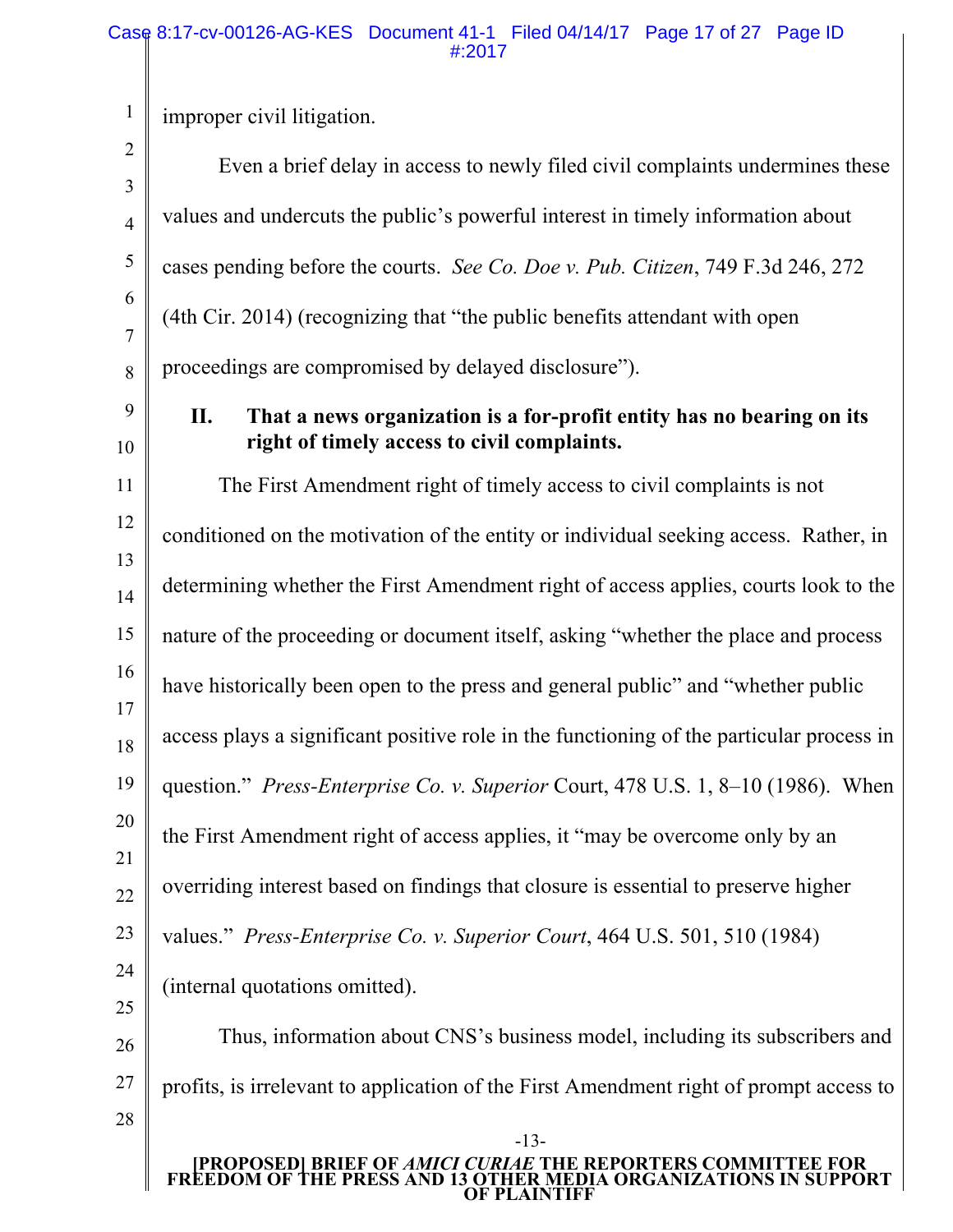#### Case 8:17-cv-00126-AG-KES Document 41-1 Filed 04/14/17 Page 18 of 27 Page ID #:2018

1

2

3

4

5

6

7

8

9

10

11

newly filed civil complaints. All members of the public, and not just CNS's paid subscribers, would benefit from such access. Moreover, all members of the public, which include for-profit news media organizations, possess a First Amendment right of timely access to the civil complaints at issue. *See Richmond Newspapers*, 448 U.S. at 586 n.2 (stating that "the media's right of access is at least equal to that of the general public . . ."). Simply put, no court has ever conditioned a news organization's exercise of the public's First Amendment right of access on its nonprofit status.

12 13 14 15 16 17 18 19 20 21 22 23 24 25 26 27 28 **[PROPOSED] BRIEF OF** *AMICI CURIAE* **THE REPORTERS COMMITTEE FOR FREEDOM OF THE PRESS AND 13 OTHER MEDIA ORGANIZATIONS IN SUPPORT OF PLAINTIFF** -14- To the contrary, in a variety of contexts, courts have made expressly clear that for-profit status is entirely irrelevant in the scope of First Amendment rights. The U.S. Supreme Court has repeatedly made clear that First Amendment rights apply in full force even where a news organization has a profit motive, and speech is not transformed into commercial speech on the basis of the speaker's economic interests. *See Pittsburgh Press Co. v. Pittsburgh Com. on Human Relations*, 413 U.S. 376, 385 (1973) ("If a newspaper [or website]'s profit motive were determinative, all aspects of its operations . . . would be subject to regulation if it could be established that they were conducted with a view toward increased sales," and "[s]uch a basis for regulation clearly would be incompatible with the First Amendment"); *Harte-Hanks Commc'ns v. Connaughton*, 491 U.S. 657, 667 (1989) ("If a profit motive could somehow strip communications of the otherwise available constitutional protection, our cases from *New York Times* to *Hustler Magazine*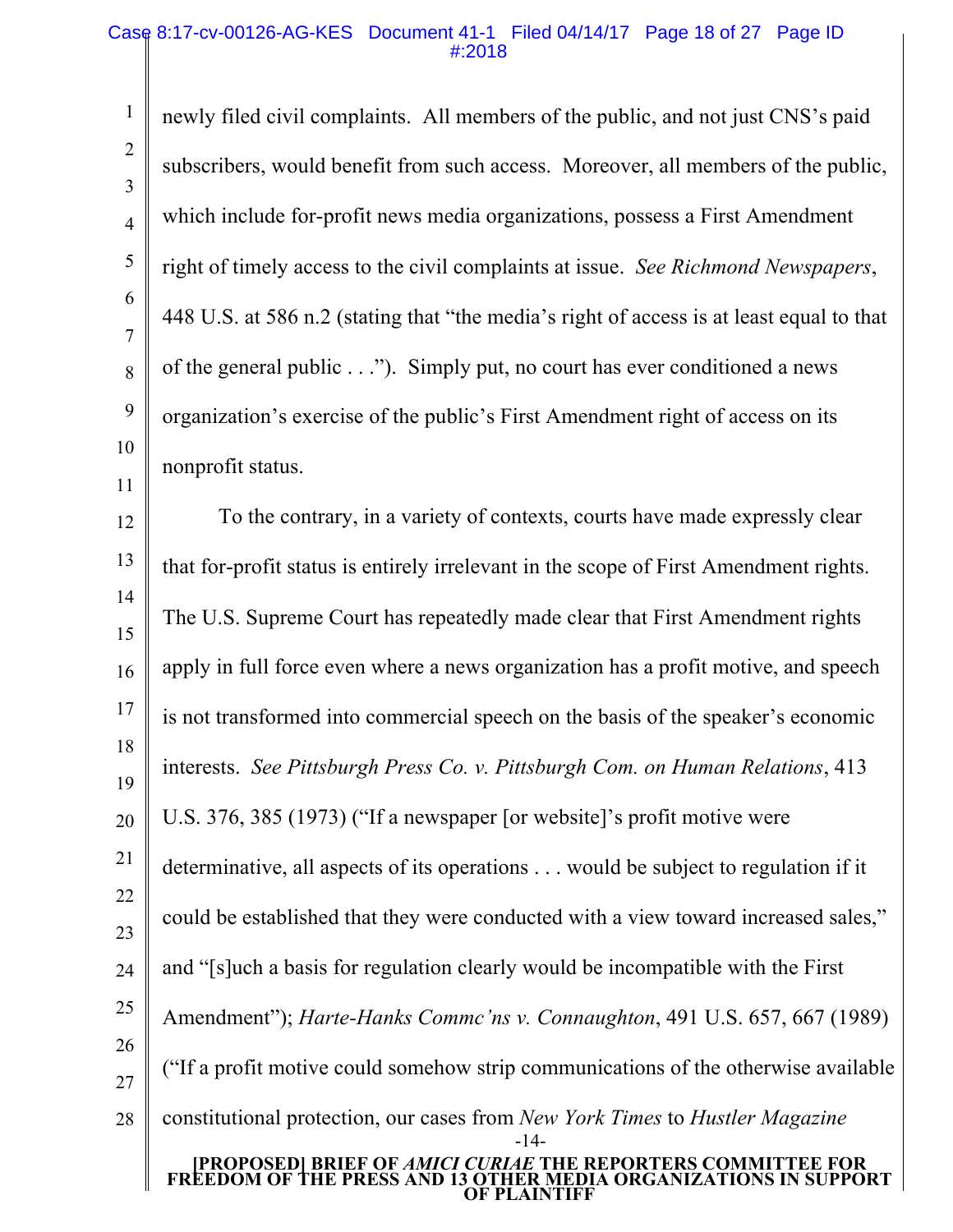1 2 3 4 5 6 7 8 9 10 11 12 13 14 15 16 17 18 19 20 would be little more than empty vessels.")*; see also Doe No. 1 v. Burke*, 91 A.3d 1031, 1043 n.16 (D.C. 2014) (noting that "*[a]mici* emphasize—and both parties agree—that the fact that a speaker receives compensation for his speech, *e.g.* he is a paid journalist, does not mean that his statements are 'directed primarily toward protecting the speaker's commercial interests'" under the D.C. Anti-SLAPP statute). Moreover, in addressing regulation of commercial speech, the Court has found it "beyond serious dispute" that the First Amendment protects speech even if "it is carried in a form that is 'sold' for profit" or "involve[s] a solicitation to purchase or otherwise pay or contribute money." *Virginia State Bd. of Pharmacy v. Virginia Citizens Consumer Council, Inc*., 425 U.S. 748, 761 (1976) (quoting *Smith v. California*, 361 U.S. 147, 150 (1959), and collecting cases). Over fifty years ago, the U.S. Supreme Court, in striking down an obscenity ordinance that imposed strict liability on booksellers, said of the liberties of press and speech: "[I]t [ ] requires no elaboration that the free publication and dissemination of books and other forms of the printed word furnish very familiar

25 26

27 28

First Amendment.").

#### **[PROPOSED] BRIEF OF** *AMICI CURIAE* **THE REPORTERS COMMITTEE FOR FREEDOM OF THE PRESS AND 13 OTHER MEDIA ORGANIZATIONS IN SUPPORT OF PLAINTIFF**

-15-

prevent them from being a form of expression whose liberty is safeguarded by the

applications of these constitutionally protected freedoms. It is of course no matter

that the dissemination takes place under commercial auspices." *Smith*, 361 U.S. at

150; *see also Joseph Burstyn, Inc. v. Wilson*, 343 U.S. 495, 501 (1952) ("That

books, newspapers, and magazines are published and sold for profit does not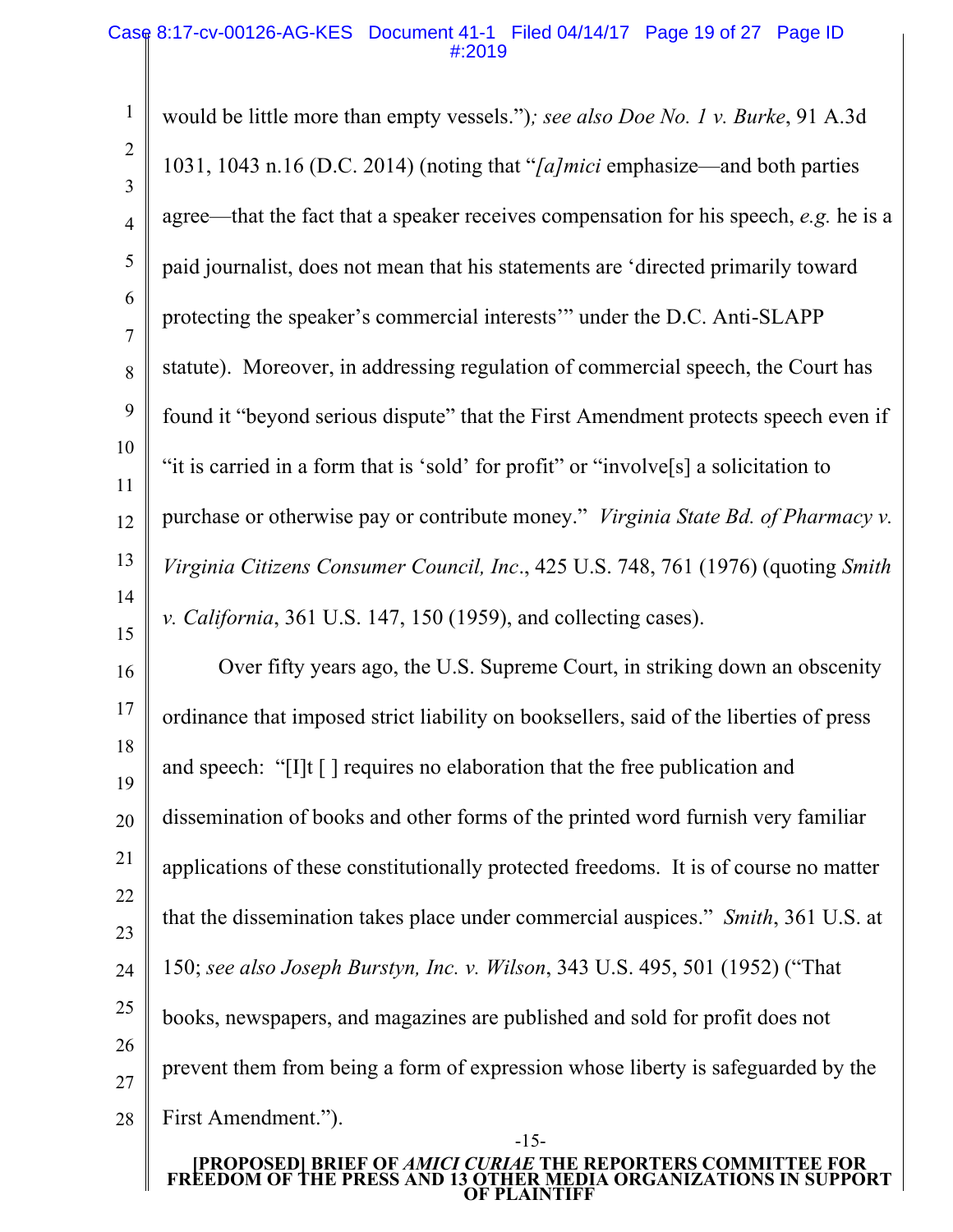#### Case 8:17-cv-00126-AG-KES Document 41-1 Filed 04/14/17 Page 20 of 27 Page ID #:2020

1 2 3 4 5 6 7 8 9 10 11 12 13 14 15 16 17 18 19 20 21 22 23 24 25 26 27 28 **[PROPOSED] BRIEF OF** *AMICI CURIAE* **THE REPORTERS COMMITTEE FOR FREEDOM OF THE PRESS AND 13 OTHER MEDIA ORGANIZATIONS IN SUPPORT**  -16- In short, if profit motive were relevant to determining whether the constitutional right of access to judicial records applies, then most news organizations would be stripped of their right of access, to the substantial detriment of the public. Countless newspapers, including *The New York Times* and *The Washington Post*, for example, require paid subscriptions to access full online content, and articles in the print editions appear alongside paid advertisements. Such for-profit activity helps to sustain the news industry. Any argument "that the constitutional guarantees of freedom of speech and of the press are inapplicable" where speech is commercially motivated would "shackle the First Amendment in its attempt to secure the widest possible dissemination of information from diverse and antagonistic sources." *N.Y. Times Co. v. Sullivan*, 376 U.S. 254, 266 (1964) (internal quotations omitted). That CNS might sell its services to the public after exercising its right of access to civil complaints "is as immaterial in this connection as is the fact that newspapers and books are sold." *Id*.

**OF PLAINTIFF**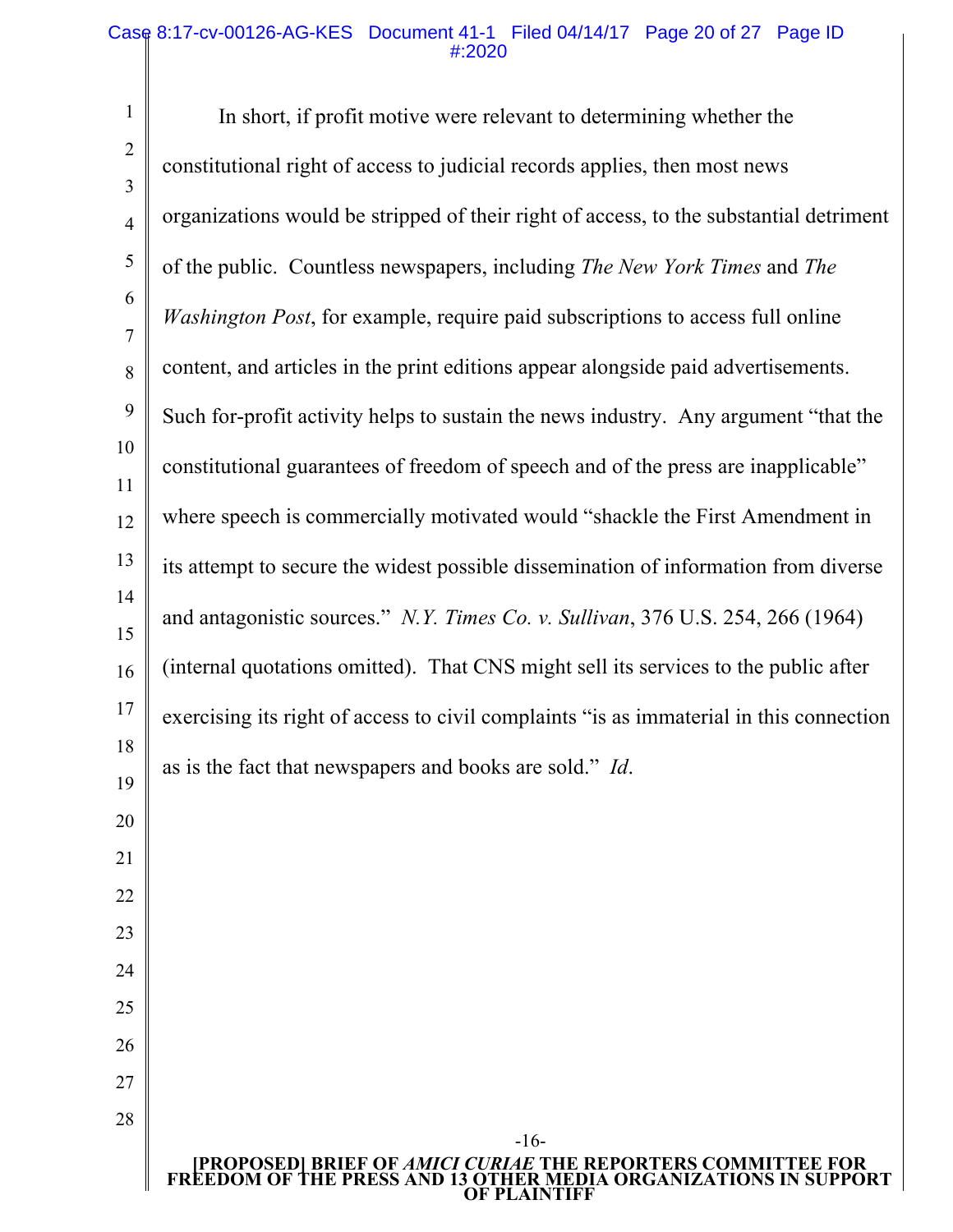|                | Case 8:17-cv-00126-AG-KES Document 41-1 Filed 04/14/17 Page 21 of 27 Page ID<br>#:2021                                                           |
|----------------|--------------------------------------------------------------------------------------------------------------------------------------------------|
| 1              | <b>CONCLUSION</b>                                                                                                                                |
| 2              |                                                                                                                                                  |
| 3              | For the foregoing reasons, <i>amici</i> urge this Court to grant CNS's motion for a                                                              |
| $\overline{4}$ | preliminary injunction.                                                                                                                          |
| 5              |                                                                                                                                                  |
| 6              | Dated: April 14, 2017<br>/s/ Katie Townsend                                                                                                      |
| 7              | Katie Townsend                                                                                                                                   |
| 8              | THE REPORTERS COMMITTEE                                                                                                                          |
| 9              | FOR FREEDOM OF THE PRESS<br>1156 15th St. NW, Ste. 1250                                                                                          |
| 10             | Washington, D.C. 20005                                                                                                                           |
| 11             | Telephone: (202) 795-9303<br>Email: ktownsend@rcfp.org                                                                                           |
| 12             | Counsel of Record for Amici Curiae                                                                                                               |
| 13             |                                                                                                                                                  |
| 14             |                                                                                                                                                  |
| 15             |                                                                                                                                                  |
| 16             |                                                                                                                                                  |
| 17             |                                                                                                                                                  |
| 18             |                                                                                                                                                  |
| 19             |                                                                                                                                                  |
| 20             |                                                                                                                                                  |
| 21             |                                                                                                                                                  |
| 22             |                                                                                                                                                  |
| 23             |                                                                                                                                                  |
| 24             |                                                                                                                                                  |
| 25             |                                                                                                                                                  |
| 26             |                                                                                                                                                  |
| 27             |                                                                                                                                                  |
| 28             | $-17-$                                                                                                                                           |
|                | [PROPOSED] BRIEF OF AMICI CURIAE THE REPORTERS COMMITTEE FOR<br>FREEDOM OF THE PRESS AND 13 OTHER MEDIA ORGANIZATIONS IN SUPPORT<br>OF PLAINTIFF |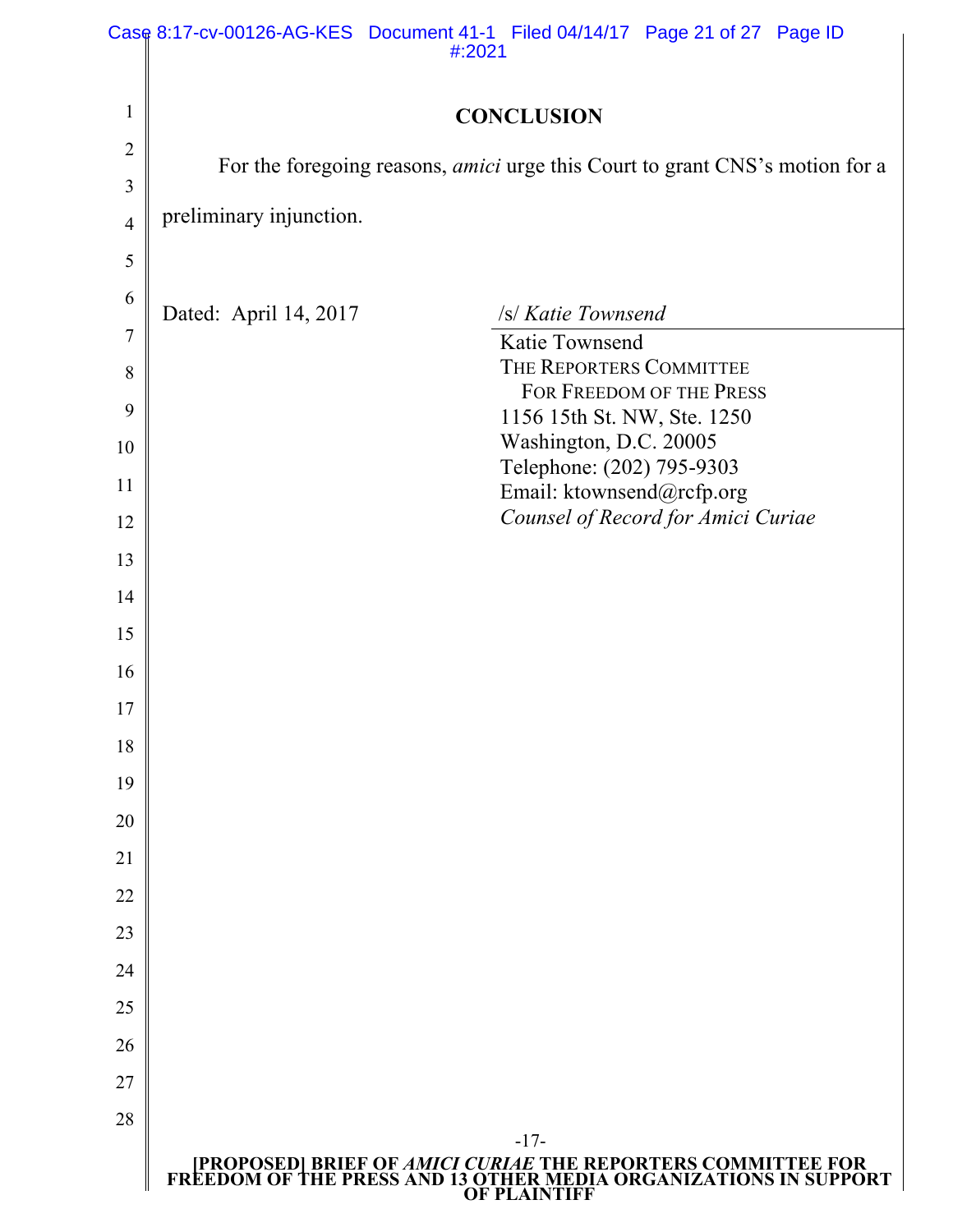2

3

4

5

6

7

8

28

## **APPENDIX A**

The Reporters Committee for Freedom of the Press is an unincorporated association of reporters and editors that works to defend the First Amendment rights and freedom of information interests of the news media. The Reporters Committee has provided assistance and research in First Amendment and Freedom of Information Act litigation since 1970.

9 10 11 12 13 14 15 16 17 18 19 With some 500 members, American Society of News Editors ("ASNE") is an organization that includes directing editors of daily newspapers throughout the Americas. ASNE changed its name in April 2009 to American Society of News Editors and approved broadening its membership to editors of online news providers and academic leaders. Founded in 1922 as American Society of Newspaper Editors, ASNE is active in a number of areas of interest to top editors with priorities on improving freedom of information, diversity, readership and the credibility of newspapers.

20 21 22 23 24 25 26 27 The Associated Press ("AP") is a news cooperative organized under the Notfor-Profit Corporation Law of New York, and owned by its 1,500 U.S. newspaper members. The AP's members and subscribers include the nation's newspapers, magazines, broadcasters, cable news services and Internet content providers. The AP operates from 300 locations in more than 100 countries. On any given day, AP's content can reach more than half of the world's population.

**[PROPOSED] BRIEF OF** *AMICI CURIAE* **THE REPORTERS COMMITTEE FOR FREEDOM OF THE PRESS AND 13 OTHER MEDIA ORGANIZATIONS IN SUPPORT OF PLAINTIFF** -18- Association of Alternative Newsmedia ("AAN") is a not-for-profit trade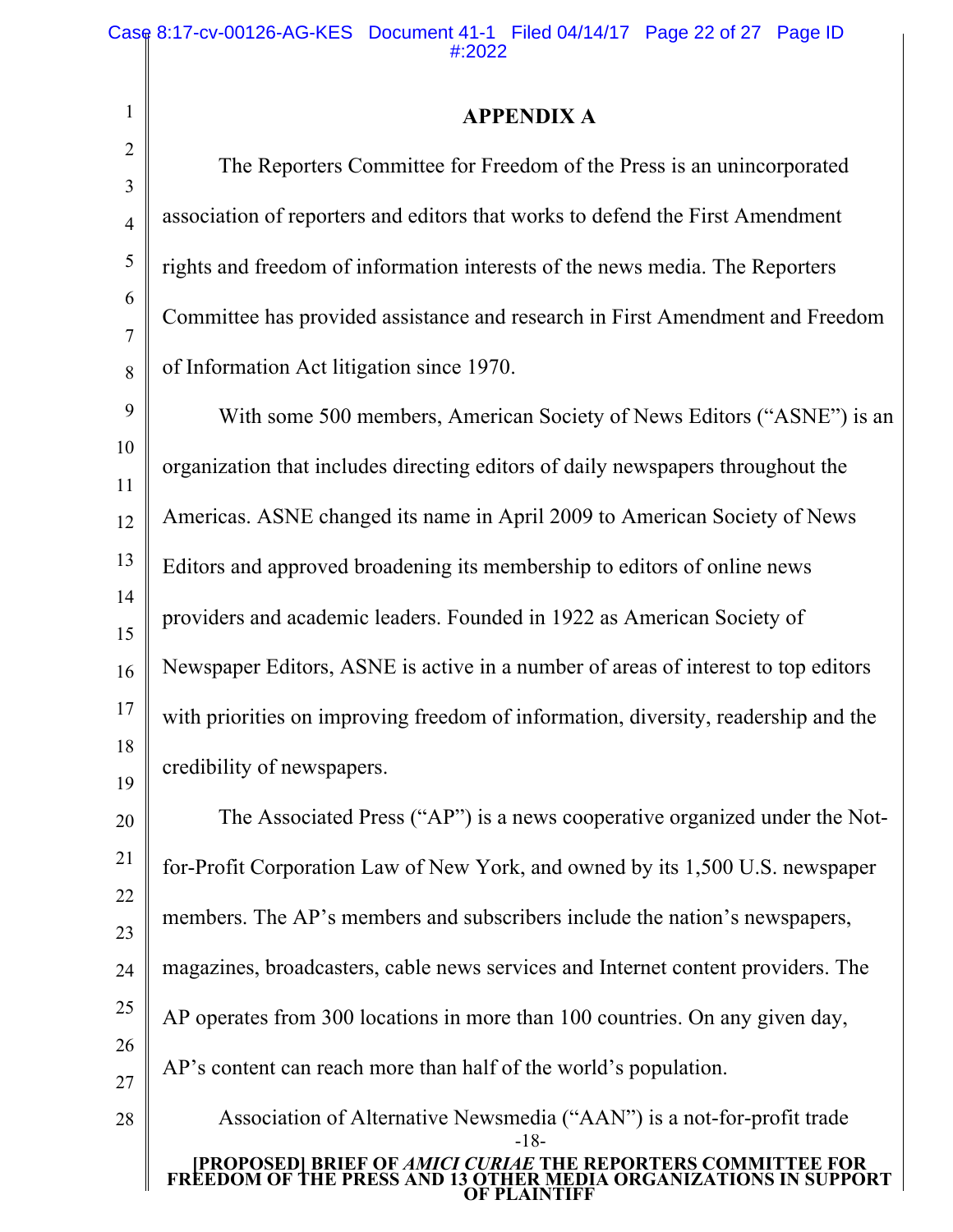2

3

4

5

6

7

association for 130 alternative newspapers in North America, including weekly papers like The Village Voice and Washington City Paper. AAN newspapers and their websites provide an editorial alternative to the mainstream press. AAN members have a total weekly circulation of seven million and a reach of over 25 million readers.

8 9 10 11 12 13 14 15 16 Californians Aware is a nonpartisan nonprofit corporation organized under the laws of California and eligible for tax exempt contributions as a  $501(c)(3)$ charity pursuant to the Internal Revenue Code. Its mission is to foster the improvement of, compliance with and public understanding and use of, the California Public Records Act and other guarantees of the public's rights to find out what citizens need to know to be truly self-governing, and to share what they know and believe without fear or loss.

17 18 19 20 21 22 23 24 25 26 First Amendment Coalition is a nonprofit public interest organization dedicated to defending free speech, free press and open government rights in order to make government, at all levels, more accountable to the people. The Coalition's mission assumes that government transparency and an informed electorate are essential to a self-governing democracy. To that end, we resist excessive government secrecy (while recognizing the need to protect legitimate state secrets) and censorship of all kinds.

27 28 **[PROPOSED] BRIEF OF** *AMICI CURIAE* **THE REPORTERS COMMITTEE FOR FREEDOM OF THE PRESS AND 13 OTHER MEDIA ORGANIZATIONS IN SUPPORT OF PLAINTIFF** -19- Gannett Co., Inc. is an international news and information company that publishes 109 daily newspapers in the United States and Guam, including USA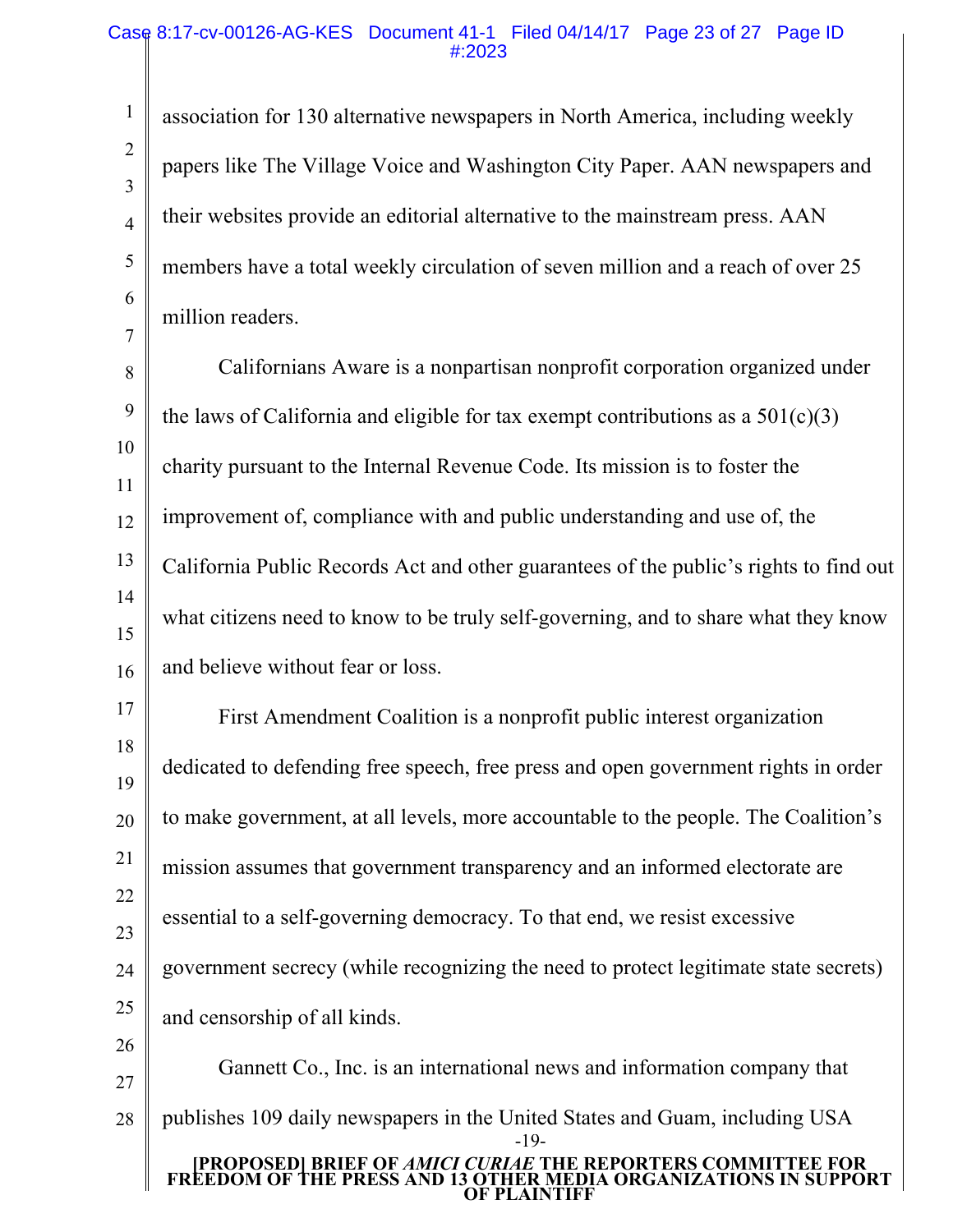2

3

4

5

TODAY. Each weekday, Gannett's newspapers are distributed to an audience of more than 8 million readers and the digital and mobile products associated with the company's publications serve online content to more than 100 million unique visitors each month.

6 7 8 9 10 11 12 Los Angeles Times Communications LLC and The San Diego Union-Tribune, LLC are two of the largest daily newspapers in the United States. Their popular news and information websites, www.latimes.com and www.sandiegouniontribune.com, attract audiences throughout California and across the nation.

13 14 15 16 17 18 19 20 21 22 23 The McClatchy Company is a 21st century news and information leader, publisher of iconic brands such as the Miami Herald, The Kansas City Star, The Sacramento Bee, The Charlotte Observer, The (Raleigh) News and Observer, and the (Fort Worth) Star-Telegram. McClatchy operates media companies in 28 U.S. markets in 14 states, providing each of its communities with high-quality news and advertising services in a wide array of digital and print formats. McClatchy is headquartered in Sacramento, Calif., and listed on the New York Stock Exchange under the symbol MNI.

24 25 26 27 28 MediaNews Group Inc., dba Digital First Media, publishes the San Jose Mercury News, the East Bay Times, St. Paul Pioneer Press, The Denver Post and the Detroit News and other community papers throughout the United States, as well as numerous related online news sites.

#### **[PROPOSED] BRIEF OF** *AMICI CURIAE* **THE REPORTERS COMMITTEE FOR FREEDOM OF THE PRESS AND 13 OTHER MEDIA ORGANIZATIONS IN SUPPORT OF PLAINTIFF**

-20-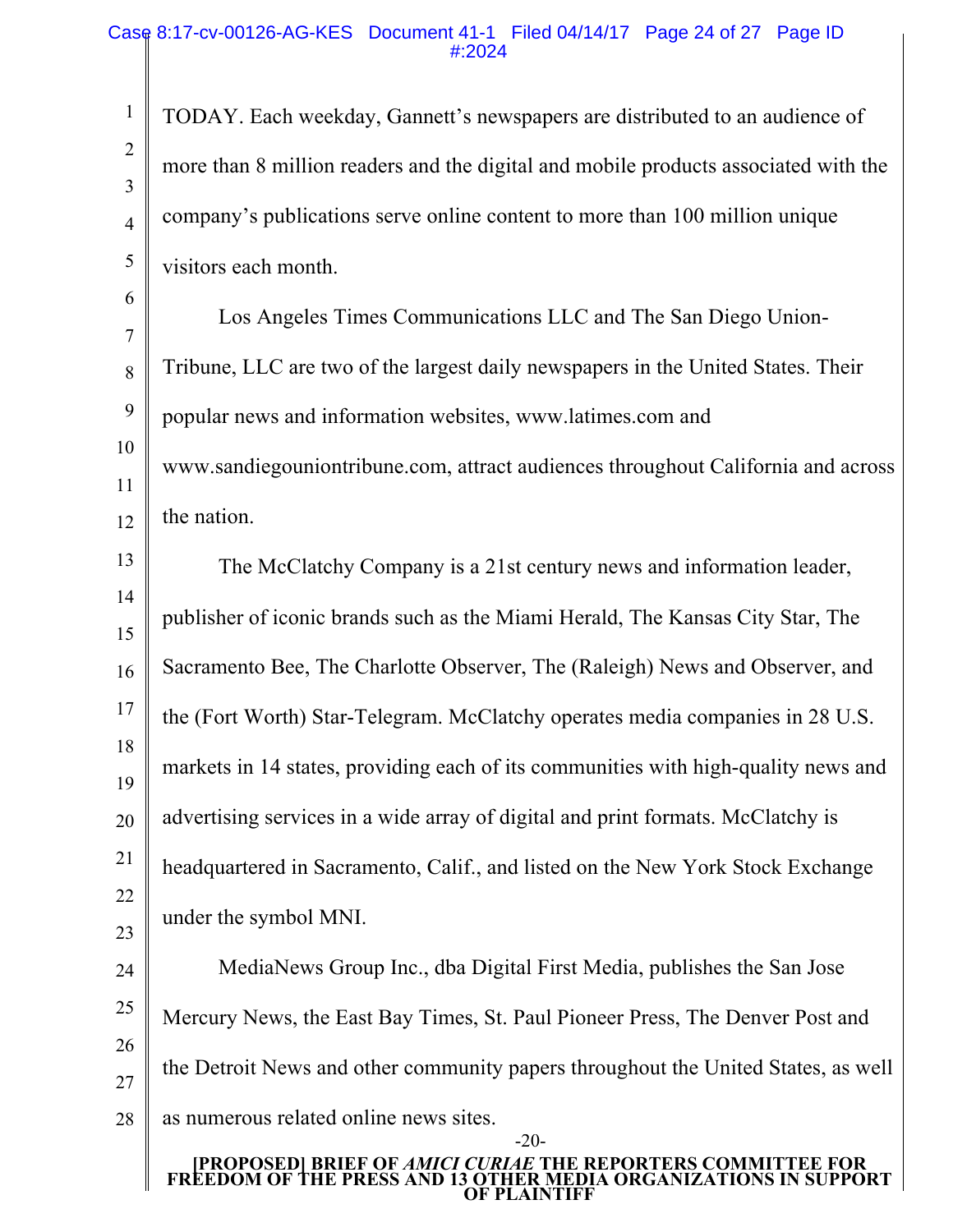#### Case 8:17-cv-00126-AG-KES Document 41-1 Filed 04/14/17 Page 25 of 27 Page ID #:2025

1

2

3

4

5

6

7

8

9

10

11

The News Media Alliance is a nonprofit organization representing the interests of online, mobile and print news publishers in the United States and Canada. Alliance members account for nearly 90% of the daily newspaper circulation in the United States, as well as a wide range of online, mobile and nondaily print publications. The Alliance focuses on the major issues that affect today's news publishing industry, including protecting the ability of a free and independent media to provide the public with news and information on matters of public concern.

12 13 14 15 16 17 18 19 20 21 22 23 24 Online News Association ("ONA") is the world's largest association of online journalists. ONA's mission is to inspire innovation and excellence among journalists to better serve the public. ONA's more than 2,000 members include news writers, producers, designers, editors, bloggers, technologists, photographers, academics, students and others who produce news for the Internet or other digital delivery systems. ONA hosts the annual Online News Association conference and administers the Online Journalism Awards. ONA is dedicated to advancing the interests of digital journalists and the public generally by encouraging editorial integrity and independence, journalistic excellence and freedom of expression and access.

25 26 27 28 **[PROPOSED] BRIEF OF** *AMICI CURIAE* **THE REPORTERS COMMITTEE FOR FREEDOM OF THE PRESS AND 13 OTHER MEDIA ORGANIZATIONS IN SUPPORT OF PLAINTIFF** -21- Radio Television Digital News Association ("RTDNA") is the world's largest and only professional organization devoted exclusively to electronic journalism. RTDNA is made up of news directors, news associates, educators and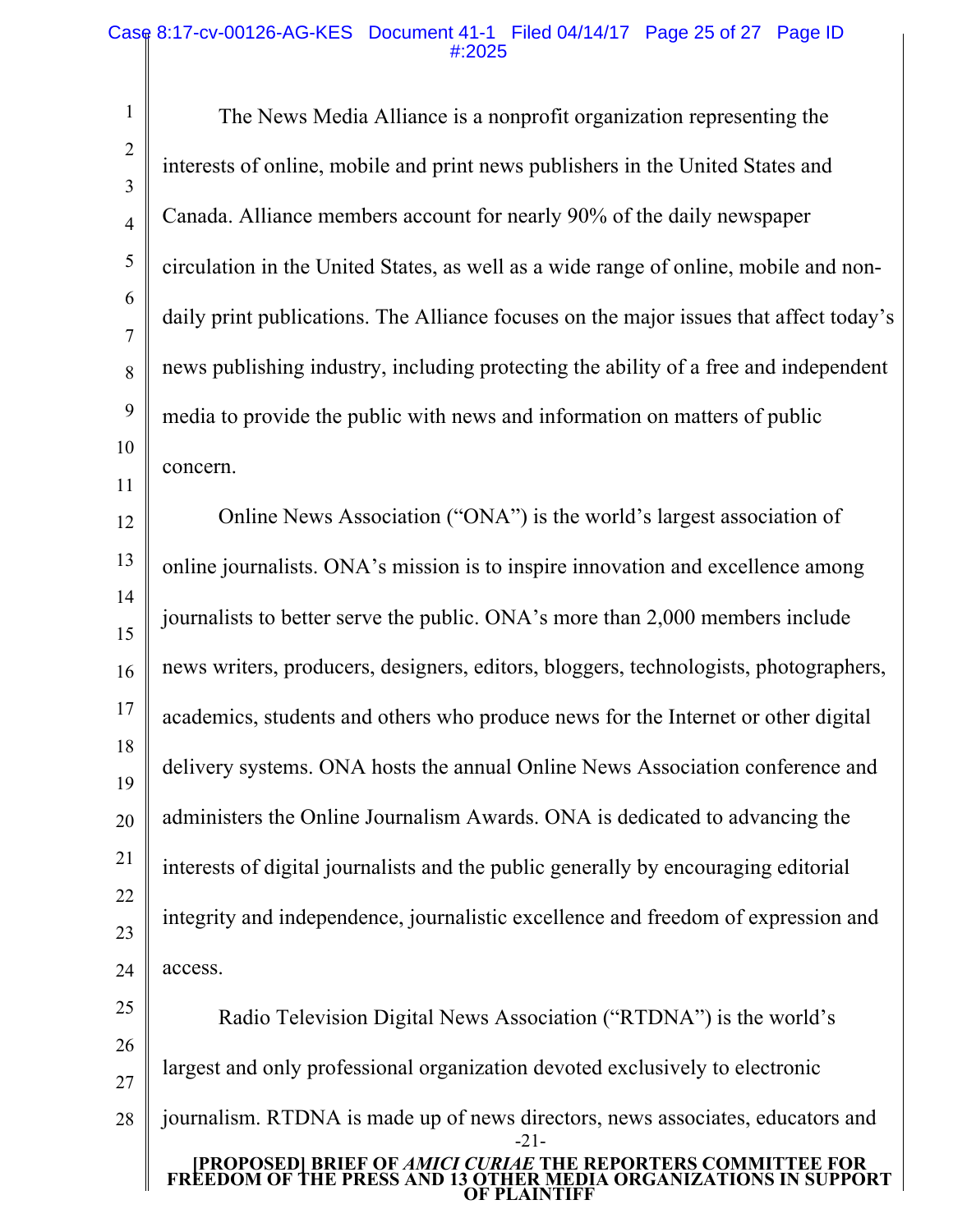## Case 8:17-cv-00126-AG-KES Document 41-1 Filed 04/14/17 Page 26 of 27 Page ID #:2026

students in radio, television, cable and electronic media in more than 30 countries. RTDNA is committed to encouraging excellence in the electronic journalism industry and upholding First Amendment freedoms.

 Society of Professional Journalists ("SPJ") is dedicated to improving and protecting journalism. It is the nation's largest and most broad-based journalism organization, dedicated to encouraging the free practice of journalism and stimulating high standards of ethical behavior. Founded in 1909 as Sigma Delta Chi, SPJ promotes the free flow of information vital to a well-informed citizenry, works to inspire and educate the next generation of journalists and protects First Amendment guarantees of freedom of speech and press.

-22-